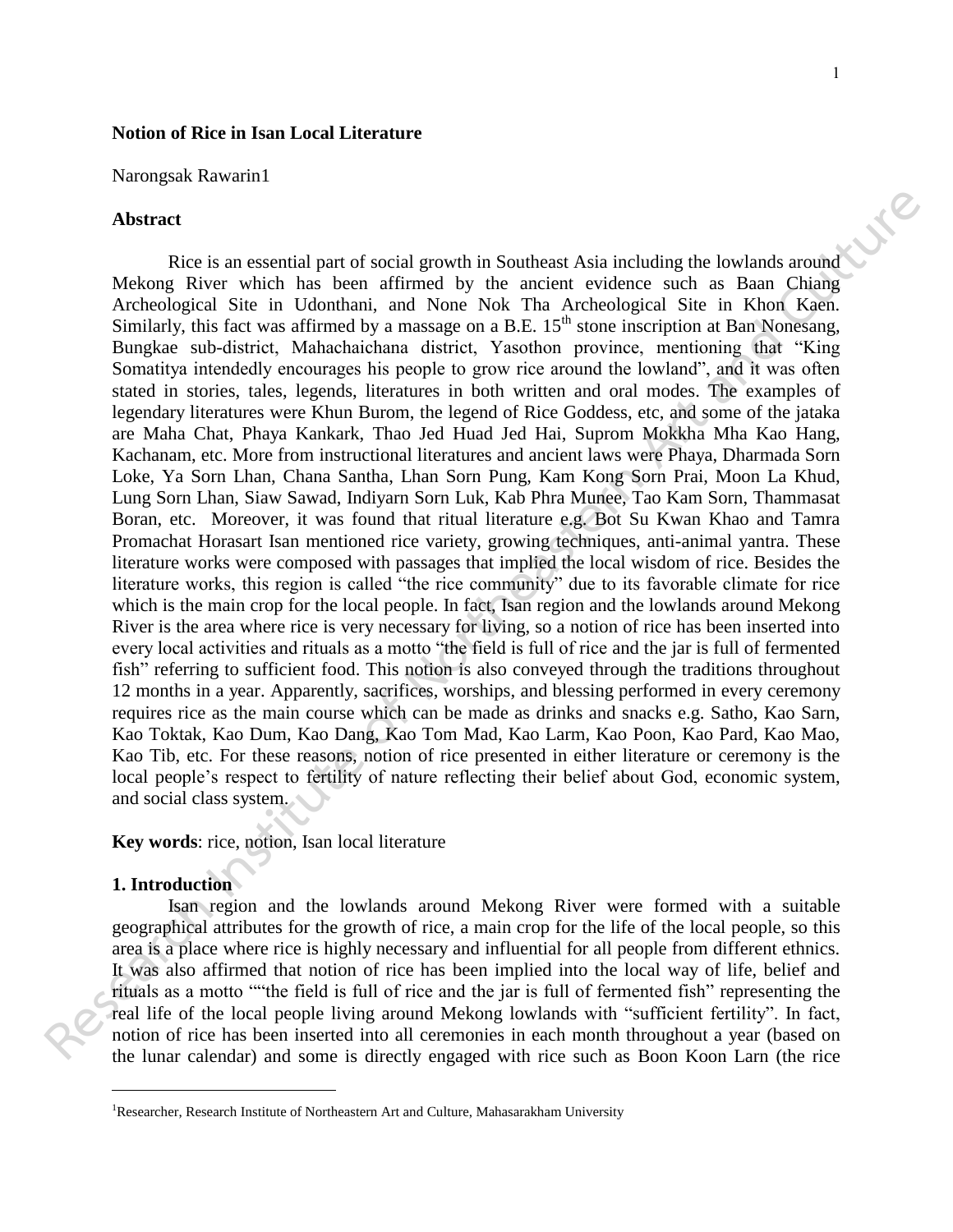thanking ceremony in 2<sup>nd</sup> month), Boon Kao Jee (3<sup>rd</sup> month), Boon Maha Chat or Hae Kao Pan Kon (4<sup>th</sup> month), Boon Kao Pradab Din (mid-August), and Boon Kao Sak or Boon Kao Salak  $(10<sup>th</sup>$  month). Besides, some sacrifice and worship activities e.g. Bay Sri Soo Kwan (blessing ceremony) requires rice as the main course which can be made as drink and snack such as Satho, Kao Sarn, Kao Toktak, Kao Dum, Kao Dang, Kao Tom Mad, Kao Larm, Kao Poon, Kao Pard, Kao Mao, Kao Tib, etc.

For these reasons, rice is not only the main dish for the local people in this region but it means the local way of life and uniqueness of the place which assumingly covers all parts of the ASEAN since rice is a part of the culture and community of all ethics. The researcher is personally interested in notion of rice as many researchers and research papers previously studied on this notion. Differently, there has been a few numbers of research and study presenting about notion of rice in literature especially in written format. Therefore, the researcher purposively presented notion of rice through this study in order to clarify the local people's thinking process, belief, economic system, and social class through another perspective in literature. These literature works may not totally be unreliable but a set of thoughtful logics that should be better studied through the signs other than looking at the concept alone.

## **2. Rice in Archeological Evidence**

Sujit Wongthes previously stated in a book "Kao Prai – Kao Jao Khong Chao Syam" that rice is a monocot plant in an Oryza genus of Gramineae family that grow well in tropical and temperate area on a range between a  $53^{\circ}$  N latitude and  $35^{\circ}$  S longitude and from the sea level up to 2,500 meters of height. Rice can be grown finely in acid soil with 3 to 10 pH or the alkaline soil with 0-1 pH. It also grows well in  $30 - 40^{\circ}$  C of temperature. In Thailand, the most ancient evidence of rice was discovered in Tham Pung Hung cave in Mae Hongson province. At that time, C.F. Gorman found rice seed that was assumed to be 3,000 - 5,000 B.C. The found seeds were similar to the seeds of sticky rice in Javanica genus and round-shaped rice in Indica genus. This evidence indicated that man knew how to grow rice since  $3,000 - 5,000$  B.C. Likewise, at the excavation on Baan Chiang site, Gorman found pieces of rice hulls blended with pottery soil which was assumed to be 3,000-3,500 B.C., close to the age of the rice hulls found at Tham Pung Hung cave. In the same vein, the rice hulls used with pottery soil was found at None Nok Tha site in Amphoe Phu Wiang, Khon Kaen province, and assumed to be 3,500 B.E. Furthermore, pieces of rice hulls were found on ironware and paintings so it affirmed that man learned to grow rice since then (Sujit Wongthes, 1988: 27-62). ecrementary) requires the as the main conservation to the main est driven and such as shown. Kso Total, Kso Total, Kso Total, Kso Total, Kso Total, Kso Total, Kso Total, Kso Total, Kso Total, Kso Total, Kso Total, Kso Tota

 Tayado Watabe, Tomoya Akihama, and Osama Kinoshita examined the rice hulls on pieces of ancient bricks from 108 ancient buildings and found that the before a period of  $16<sup>th</sup>$ B.E. , round-short rice seeds were found the most followed by giant seeds. Meanwhile, slim seeds were slightly found in the northeast but not around Chao Phraya River lowlands. Indeed, round-short rice seeds were still found during a period between  $16 - 20$  B.E., whereas slim seeds were found more around the country. Number of giant seeds was gradually decreased. Later in a period of 20 – 23 B.E., round-short seeds were broadly found and number of slim seeds was rapidly increased in the central plain but fewer giant seeds were produced. Since 23 B.E., slim rice seeds were mostly found and grow in the central part; meanwhile, round - short and giant seeds were grown only in the north and northeast. It was assumed that round-short seeds were sticky rice that grows well on the lowlands and the giant seeds were sticky rice growing finely on the highland. The slim seeds were round-shaped rice. In Rattanakosin period, Thailand started exporting rice and round-shaped rice was grown broadly around the country, the central part and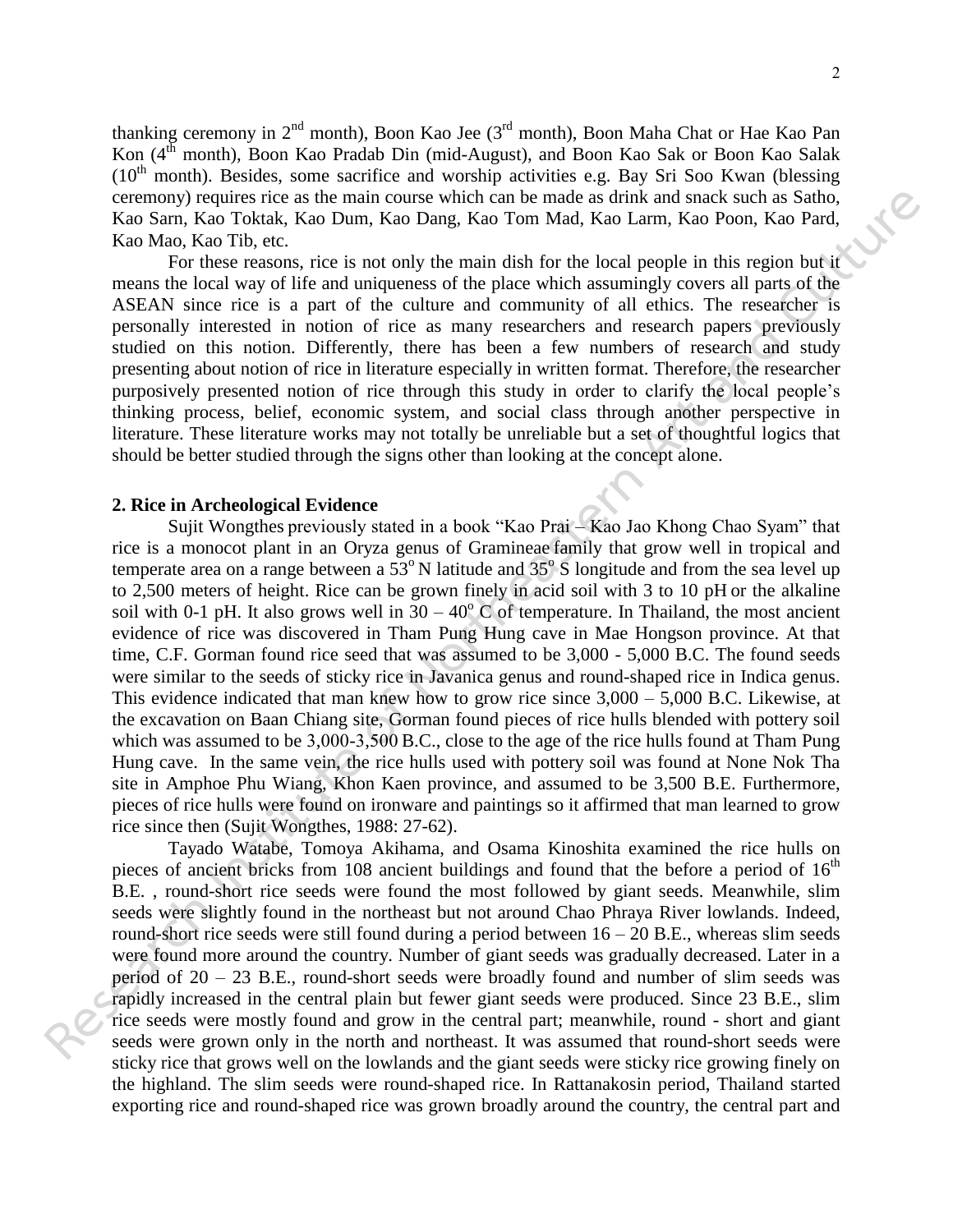northeast. Differently, when talking about rice as meal, it was found that people have it in different ways. That is, people in the central part and south popularly have round-shaped rice but the northern and northeastern people prefer sticky rice (Sujit Wongthes, 1988: 41-44).

# **3. Rice in Literature**

#### **3.1Oral Literature**

Stories, tales, legendary literature and oral literature implying notion of rice has been a highlight that many academics and scholars presented through academic articles and media. In this regard, the researcher gave some example to present notion of rice in oral literature "Tam Nan Khun Bulom e.g. people living along both sides of Mekong River believed that a buffalo can give birth to man through "Nam Tao Pung" (bottle gourd) growing on a dead buffalo's nose after it had been sent down to the earth by Phraya Than. Simliarly, there was a tale retold throughout lowlands along Chao Phraya River that there was a buffalo that teaches man to grow rice (Pantip Theeranet, Daily Matichon, Prachchuen, 29, June 29<sup>th</sup>, 2015: 14).

Sujit Wonthes wrote in "Kao" about dog (Year of the Dog) that it was a holy animal for the people in Suwannaphm Kingdom for 3,000 years and those people believed that dog was a sacred animal with 9 tails that brought the rice seeds down man on earth to grow and eat as food. It was also told by Chuang people in Longzhou, Guangxi that people in the past was fool and had no rice to eat since they neither knew nor had rice seeds. Once, there was a nine-tail dog went to heaven thingking of stealing the rice seeds. The dog dropped its nine tails on a pile of heaven rice so the rice seeds stuck on them. Suddenly, some angel saw and ran after the dog. The angel fought the dog with his weapon and cut off 8 tails of the dog. The dog return to the earth with only one tail left with some rice seeds on it. Since then man has had rice to eat as their food and were thankful to the dog (หมา ปีจอ เป็นสัตว์ศักดิ์สิทธิ์ ของคนในสุวรรณภูมิ เมื่อ 3,000 ปีมาแล้ว, Daily Matichon. January  $6<sup>th</sup>$ , 2006).

In addition, there was a tale directly telling a story of rice called "Nang Kosok (Isan) or Pra Ma Posop (Goddess of Rice) that Iam Thongdee had collected the details from local villagers in Baan Ampawan, Amphoe Maung, Khon Kaen province stating that "*… Nang Kosok was an angel, a wife of King Sakkathevarat who was reborn as rice as her wish with the help from Ta Fai hermit so rice was spread throughout the world. Rice seeds were alive as man and had wings so it could fly to everywhere like a bird. Rice seeds were as big as a watermelon. They had heart and emotion so they felt love and greed. Rice seeds could classify people. For good people, rice seeds would fly themself into their stables. Man did not grow rice but only built their stables waiting for rice seeds. When the farming reason came, rice seeds would fill up the stables. Man had no need to beat rice seeds, but gently peeled them off for cooking. Once, there was a widow who could not finish building her stable on time and later entailed some chaos. Since she was wicked, she got mad at rice seeds and beat them angrily with her carrying pole. Rice seeds were shocked and flew away thinking that man was all cruel. Rice seeds felt slighted and moved to the woods on the mountain. They turn themselves into taro and wild yam so man had no rice to eat. Many men were starving and finally died. Once, a grandpa and grandma felt the bad sign so they decided to visit Ta Fai hermit in Himavanta Wood. They told the hermit everything so he felt sorry for man. The hermit was willing to get Nang Kosok back. When the hermit met Nan Kosok, he asked her to go back but she refused claiming that man was bad to her. The he hermit kept begging Nang Kosok and promised that when she returned this time, all man would treat her respectfully and thankfully. After hearing the hermit's word, Nan Kosok held her breath to die*  **3. Rice in Literature**<br> **Moral Literature**<br> **Moral Literature**<br> **Research Institute of Northeastern Art and Culture implying notion of rice has been<br>
<b>Regarding the research gave some country are preserved through a calc**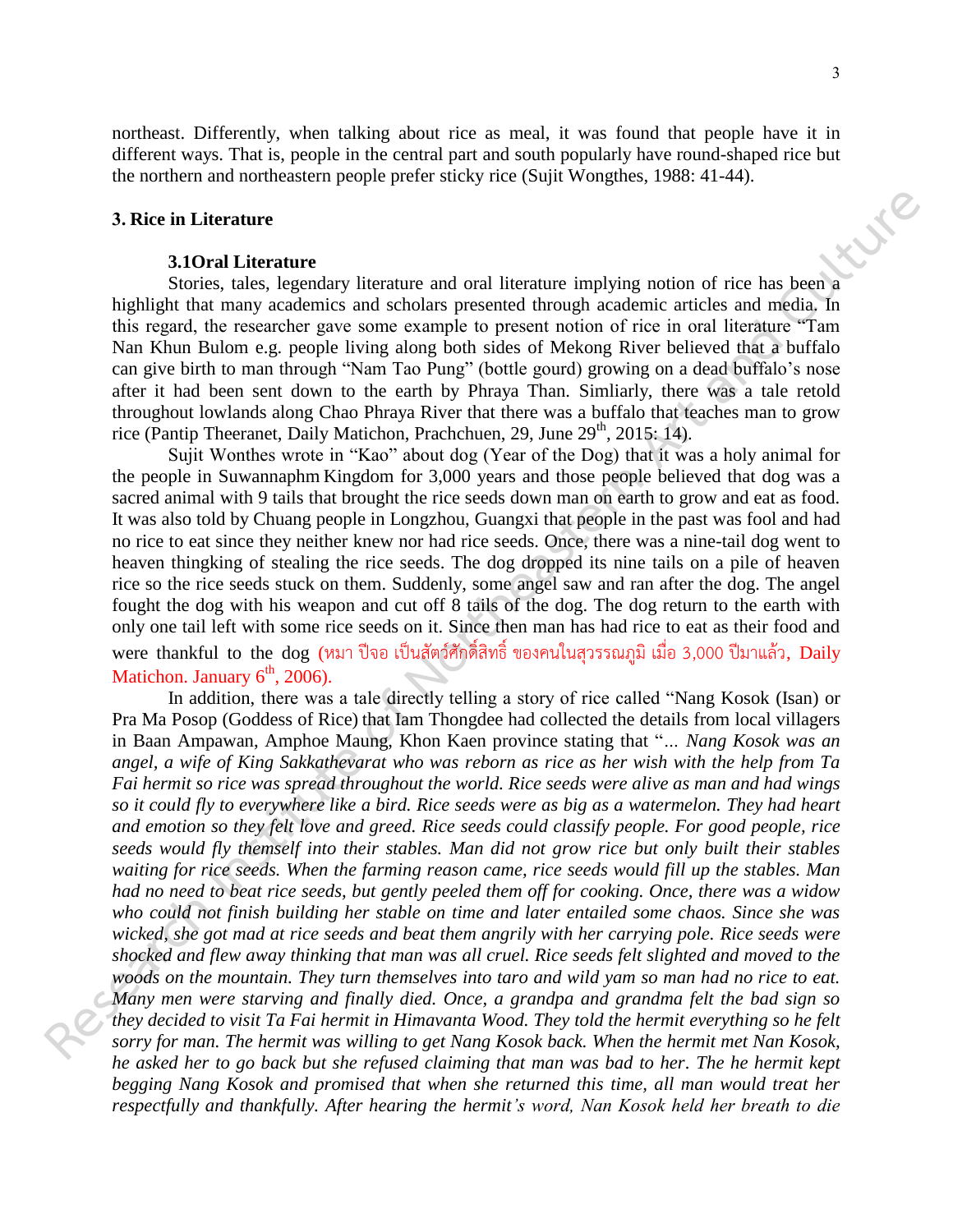*and was reborn as rice seeds. Finally, the hermit gave the rice seeds to the couple and told them to grow the seeds. From now on, man need to grow rice themselves and be thankful to Nang Kosok. To do any activities to the rice e.g. growing, harvesting, carrying, and beating, man must ask for her forgiveness first. After harvesting, man has to do the blessing ceremony to ask for forgiveness from Mother Earth, guardian angel, and farm guardian spirit before growing rice in the next season. That is, they must prepare four dishes of dessert, four trays of betel set, and four piece of cigarette, as an offering to Nang Kosok. This set of an offering must be prepared before doing any activities to rice. After all, man has to behave well to Nang Kosok. The grandpa and grandma promised the hermit and brought rice seeds back home. Since then the couple started growing the seeds and doing the ceremonies to the rice.*

## **3.2 Written Literature**

Examples of written literature were legendary literature e.g. Tam Nan Phraya Indra, Khun Bulom, Phra Mae Posob (Goddess of Rice), etc; Jataka e.g. Maha Chat, Phraya Kan Kak (The Toad King), Tao Jed Huad Jed Hai (A king with seven rice streamers and seven jars), Suprom Mokkha Mha Kao Hang (the nine-tale dog), Katchanam, etc; instructional literature and ancient law e.g. Phaya (local proverbial rhyme), Dharmada Sorn Loke, Ya Sorn Lhan (a grandma teaching her grandchild), Chana Santha, Lhan Sorn Pu (a grandchild teaching a grandpa), Kam Kong Sorn Prai (Kam Kong teaching the servants), Moon La Khud, Lung Sorn Lhan (an uncle teaching his grandchild), Siew Sawad, Indiyarn Sorn Luk (Indiyarn teaching his children), Kab Phra Munee (a Thai traditional poem), Tao Kam Sorn, Thammasat Boran (ancient dharma), etc; and ritual literature e.g. Bot Su Kwan Khao (rice blessing rhyme) and Tamra Promachat Horasart Isan (an Isan-local astrology book). These literature works mentioned information about rice e.g. rice variety, growing techniques, anti-animal yantra, and some passages implied the local wisdom of rice; therefore, this region is called "the rice community". According to abovementioned, the researcher presented the sample passages to clarify notion of rice within the local way of life conveyed through the written literature works as follows. **Institute of Northeast first. After harresting, men has to do the blessing ecremony to ask for the sind on those in the sind of the sind of the sind of the sind of the sind of the sind of the sind of the sind of the sind** 

# **3.1 Rice in Isan Legendary Literature**

The researcher purposively selected 4 pieces of legendary literatures with outstanding content to present notion of rice. The first piece was Legend of Phra Mae Posob (Wat Maha Chai Edition) with the same plot that Iam Thongdee had collected from the local villagers in Baan Ampawan, Amphoe Muang, Khon Kaen province. The sample verse was presented below.

*"...เจ้ารสี มาแบ่งพันธุ์ให้เป็นเข้าก่่าแลเข้าขาว เข้าเจ้าแลเข้าเหนียว เข้าเดือนเพื่อว่าจักปลูกไฮ่ แลนา..นางโพสพก็บ่ขืนวาจา ท่านรสีได้นางก็แปงกากออกไว้ถวยทานไท้แก่เจ้ารสี..."* 

(Tamnan Nang Posob. piece 5: page. 1-2)

The composition reflected the origin of rice created by a hermit who asked for rice seeds from Nang Posob and share them to the people around the world. This was different from the legend of Phraya Indra where rice was blamed as the starting point of disaster and used to claim for the political advantages by good people to fight back an unfair governance, draught, **RESERVANCE**<br> **RESERVANCE**<br> **RESERVANCE**<br> **RESERVANCE**<br> **RESERVANCE**<br> **RESERVANCE**<br> **RESERVANCE**<br> **RESERVANCE**<br> **RESERVANCE**<br> **RESERVANCE** and famine as mention in the verses below.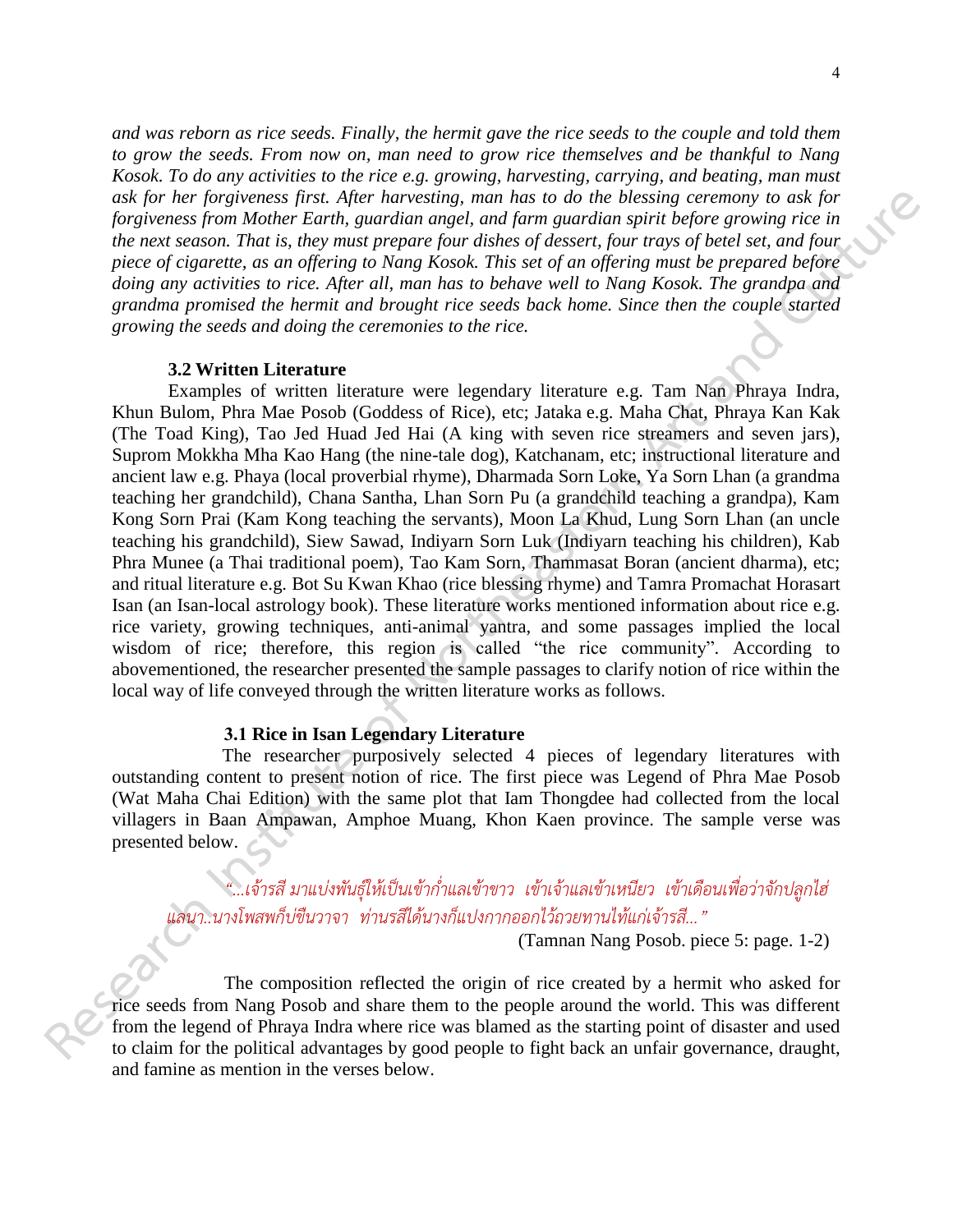*"...คันว่าเขาบ่ให้ทันใช้กินเบี้ยดอกเงินกับด้วยไพไท คันว่าเสี้ยงแล้วกับเอาแถมเหล้าเอามาเป็น ของอาณาประโยชน์แห่งตนแลอัน ๑ ก็เล่าแต่ค่อยตัดความบ่ถืก ลางแห่งพลอยให้ร่าคราญแก่กัน คันว่าได้ เข้าของแห่งเขาแล้วก็ยินดีก็เอาไปสู่กันกินแล โทษอันนี้...ก็ผิดฮีตบ้านคองเมืองแลฝนตกแล ปถีระดูแล เดือน ๕ ฝนตกน ้านอง เดือน ๑๑ เดือน ๑๒ ดับจิงได้เฮ็ดไฮ่ไถนา ข้าวตายค้างกองกันแลคนทั งหลาย จักตาย อยากน ้าอยากข้าวก็มากนัก เพราะว่าท้าวพระยาบ่ชอบรัสสาธรรมแลท้าวพระยาก็มาโฮมกันเอา เข้าของเงินค่าเก็บเอามาเป็นของตนจักวินาสจิบหาย..."*

(Tamnan Phraya Indra. piece 1: page. 1-2)

Another two pieces were Legend of Urangkathat and Legend of Phra Chao Liab Lok in which the content discussed more about Buddhism and rice was only a part of a person's popularity creation and an image of people doing good deeds for their rebirth in a better next life as presented below.

*"...เมื่อพระสัพพัญญูเจ้ามาสถิตภูก่าพร้าซ่่าบอกให้วิสุกัมมเทวบุตร ควัดลายฮูบสัพพัญญูเจ้ายืน อยู่ในฮ่มไม้รัง จิ่งรูปพญาติโคตรบูรถือบาตรโอยคีงต่่าหัวลงน้อมถวายแก่สัพพัญญูเจ้าแล ควัดรูปภูก่าพร้า รูปพระเจ้านั่งฉันข้าวกับบาตร รูปเจ้าอานนท์ฉันข้าวเหนือพดไม้ รูปพญาอินทร์ มือขวาถวายน้่าเต้าธัมม พก มือซ้ายนบ ควัดรูปฝูงนี้ไว้เทิน ด้านตะวันตกเพียงรูปมหากัสสปะหั้นแล..."* 

(Tamnan Urangkathat. pile 3: piece 12: page.2)

*"...บัดนี้ จักกล่าวพระเจ้าเลียบโลกกัณฑ์หกสืบต่อ พอให้ญาติพี่น้องเห็นแจ้งฮ่อมนิทาน พระพุทธเจ้ายังอยู่ดอยหลวง เสด็จมาภิกขาจารทั่วคาเมบ้าน เขาก็ใส่บาตรพระพุทธเจ้าตามขอกหนทาง มีลางเฮือนนอนตื่นสวายใส่บ่ทันพระพุทธเจ้า จิงได้ชื่อว่า "บ้านนอนหลับ" แท้ตะวันสายก็บ่ตื่น มันก็ลุก นึ่งข้าวสวยแท้ใส่จังหัน แล้วจิงเสด็จสู่ห้องเสวยโภชน์จังหัน เหนือดอยหลวงสั่งสอนช้าวบ้าน อันนี้เพื่อน กล่าวไว้เมืองกาสี คนบ่ฟังความกันบ่เซาเถียงถ้อย จิงชื่อว่า "เมืองแล้ง" บ่มีคนน้อยใหญ่ บ่ย่าแยงแยงพ่อ บ้านเมืองซิแล้งไหง่ผง..."*

(Tamnan Phra Chao Liab Lok. pile 3: piece 12: page.2)

In conclusion, the legendary literatures presented above were a reflection of different notions and ideology on rice. Legend of Phra Mae Posob reminded the readers that rice rice is important as food for their lives. On the other hand, Legend of Phraya Indra told a story where draught and famine were used for the people's political negotiation. Differently, Legend of Urankathat and Phra Chao Liab Lok discussed Buddhism where rice was framed as an offering for personal rebirth in a better next life and should be given to the religion and monks, as the Lord Buddha's successor, for best advantage in return. **Probabilitation** ( $R_{\text{H}}$ ) and  $R_{\text{H}}$  and  $R_{\text{H}}$  and  $R_{\text{H}}$  and  $R_{\text{H}}$  and  $R_{\text{H}}$  and  $R_{\text{H}}$  and  $R_{\text{H}}$  and  $R_{\text{H}}$  and  $R_{\text{H}}$  and  $R_{\text{H}}$  and  $R_{\text{H}}$  and  $R_{\text{H}}$  and  $R_{\text{H}}$  and  $R_{\text$ 

# **3.2 Rice in Jataka Literature**

The 4 pieces of jataka literature were selected including "Suprom Mokkha", "Katchnam", "Sangsilpachai", and "Chantrakras-Suriyakras" that well mirrored different perspectives on rice which had been thoughtfully interpreted and presented as below.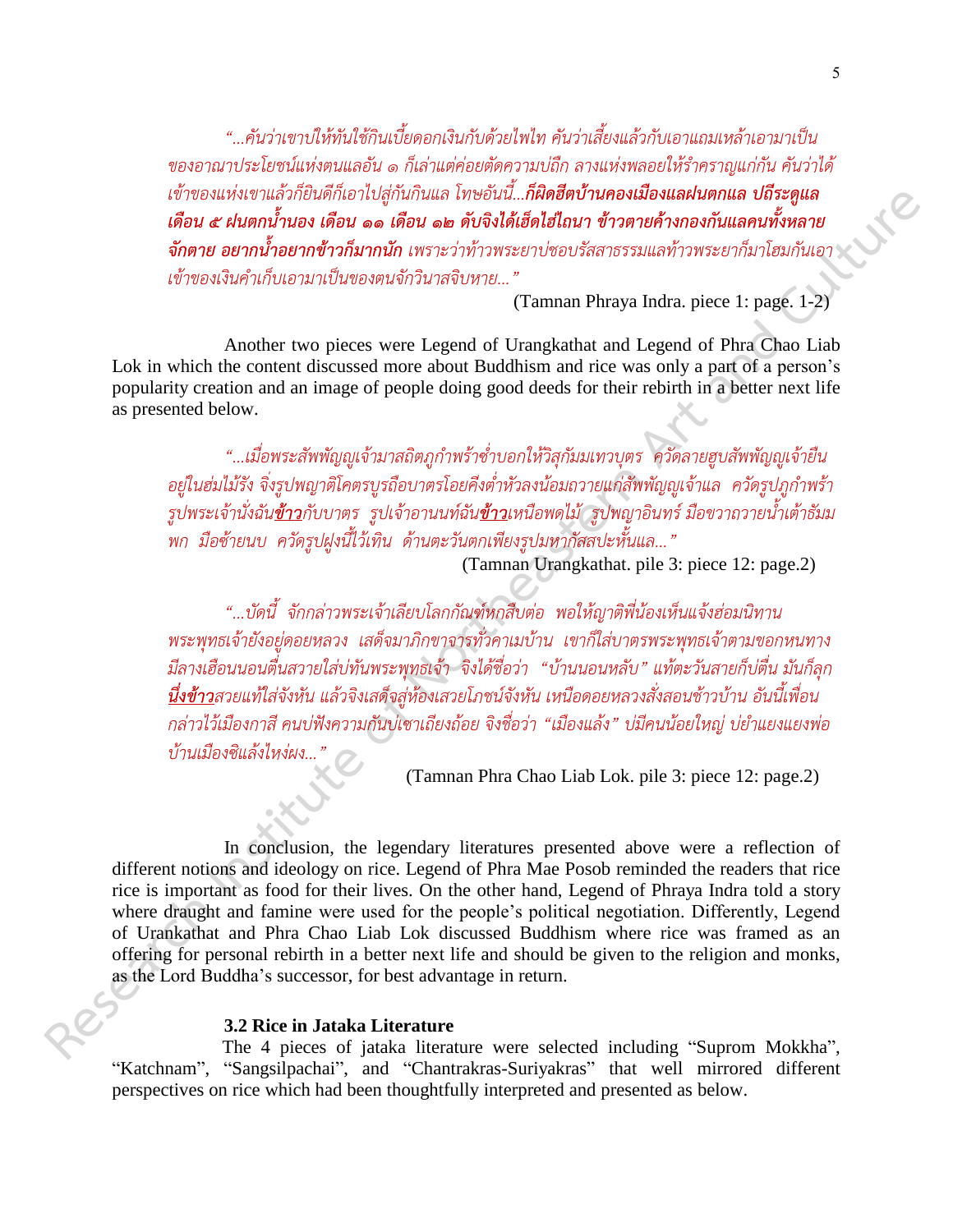First set of literature works presented perspective on farming such as the farmers<br>
kull as an offer to the farm guardian spirits so their rice fields would be protected,<br>
profitable, the farmers turned their untidy and d their father's skull as an offer to the farm guardian spirits so their rice fields would be protected, fertilized, and profitable, the farmers turned their untidy and deserted land into the rice field, etc., as stated in the verses below.

*"...จนว่าหัวพ่อหล้อน เหลือดายแต่กระดูก คือหมากน้่าเต้า สังแท้บ่ต่างกัน ให้เอาไปเก็บเมี้ยนไว้ อัดแจบไผบ่เห็น พอเถิงเดือนหกมาท่านา จั่งค่อยเอามาไว้ ให้เจ้าแก่หัวพ่อไปไว้ หัวนาตกแต่งดีเทอญ*

*ท้าวก็หลิงแผ่นพื้น เห็นแจ้งไฮ่นา*

*วางเชือกแล้ว เก็บหัวพ่อไว้หินผา เอาผดไม้ปกบัง แล้วต่าวคืนเมือห้อง หั้นแล้ว"*

(Suprom Mokkha: pp. 3-4)

The sample verses mirrored an ancient belief in the ancestor spirit in which local people used the skull of either man or animal to prevent the evil spirits and protect their descendants so they could live peacefully. Also, it was used to indicate their landmark and show off their power over the other ethics or wild animals. fertilized, and profiles the fermions turned their unitity and described had into the rice field, etc.<br>
as stated in the verse below,<br>  $\therefore$  stated stated and the stated and contractions<br>  $\therefore$  stated stated and Culture an

*"...ไฮ่ได้เผาไปแล้ว แปนเป่าไฟสุม กูสิมาไถ ต่อไปเมื่อหน้า เมื่อท้าวคึดฮ่่าแล้ว คืนสู่เฮือนตน พอเมื่อฝนฮวายฮ่า แผ่นดินในพื้น สุพรหมโมกขาท้าว หาแนวเข้าปลูก เข้าโคดถั่งงาบ่ไฮ้ ดีแล้วสิหว่านไถ"*

 *"...เขาก็ป ้าต้นไม้ สร้างก่อแปงนา เขียวด่างาม เกิดเป็นกอข้าว ลาดเคื่องตั้ง เลียบไว้แต่งแปง"*

(Suprom Mokkha: page 4)

*ตั้งเป็นเจ็ดพันบ้าน นิคมตามเมืองใหญ่*  (Katchanam: page 351)

The sample verses from "Suprom Mokkha" and "Katchnam" were compared to explain how the local people explored and prepared their wasted land for an agricultural area. In this Suprom Mokkha, a farmer explored and prepared the land alone for a family use affirming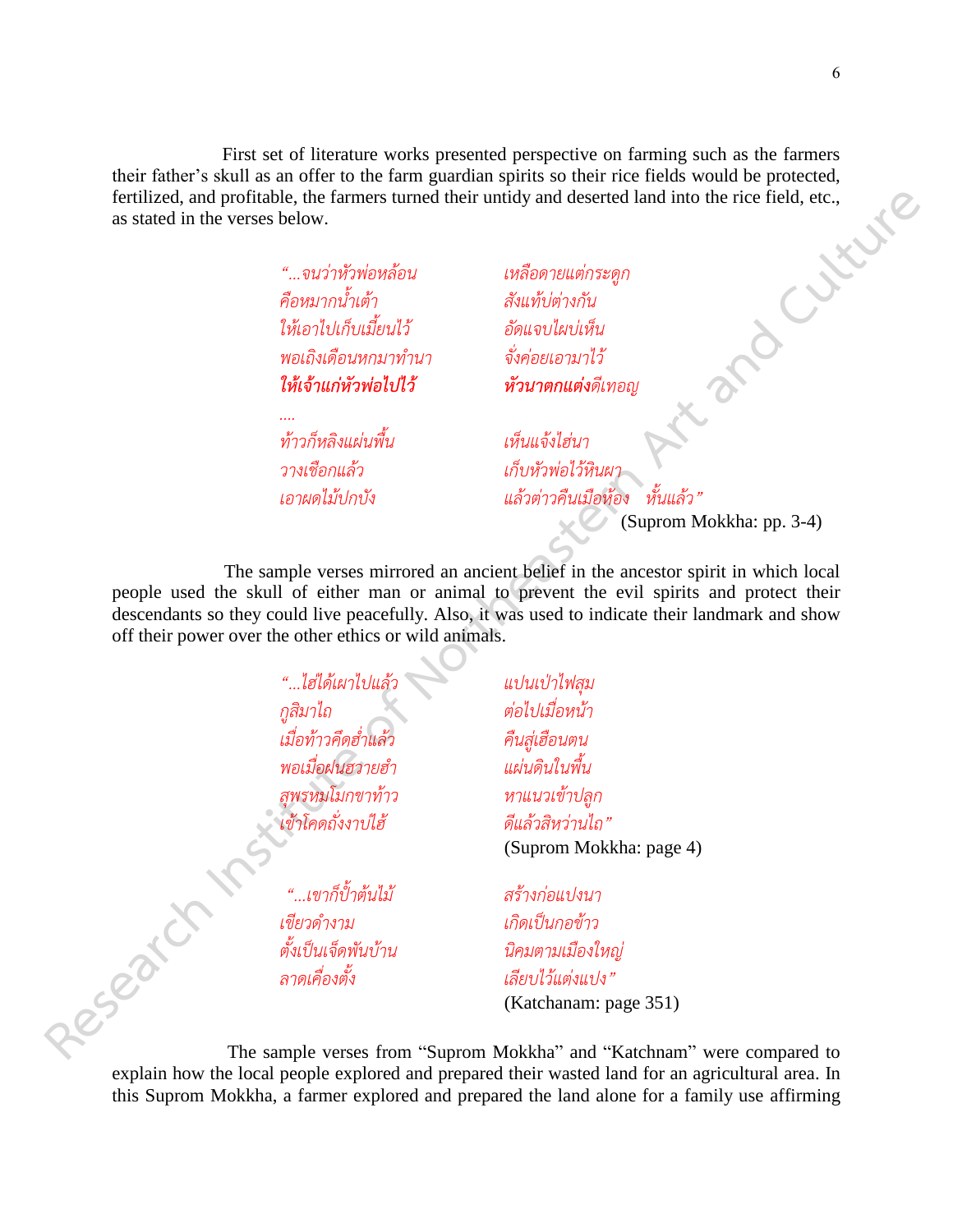his perspective of doing a simple agriculture to earn their living. This exploration procedure mainly required use of fire. Different detail was given in Kachanam explaining the land<br>exploration at urban zone or "city building" which implied a perspective of macro agriculture to<br>supply rice and crops to the people exploration at urban zone or "city building" which implied a perspective of macro agriculture to supply rice and crops to the people around the kingdom.

*"พอกาลดูเข้า สาลีเขียวแก่ ท้าวก็เกี่ยวเข้าแล้ว ยีให้หล่นดี ท้าวเอาไปฝากพี่น้อง ผู้เพิ่นมีคุณ ทั้งถั่วงา เข้าโคดหวานปิดต้ม*

*...*

*ท้าวเอาหมากอึแตงน้่าเต้า ในฮั้วไฮ่สวน เข้าไปเมืองใหญ่กว้าง แจกแบ่งผู้มีคุณ ดอมตนไปคนเดียว แบ่งปันยอให้"*

(Suprom Mokkha: page 5)

*"หลังนั้นชื่อว่าวิสูตรกว้าง เต็มผ่อพันเสา ที่นั้นซุมชาวสนม หมื่นนางเนาว์หั้น ทันที่ฮวานๆด้าน แดงแสงสีชาด พื้นพุ่มห้อง หินกล้าก่อตัน หลังนั้นฉางใหญ่เมี้ยน ทุกขอบค่าแดง เรียกชื่อพระคลังหลวงยัง ยื่งพอเพียงข้าว หลังถันพุ้น ฉางเงินยังยิ่ง ทุกขอบข้า ขนน้อมส่วยสิน"*

(Sangsilpachai: page 284)

The sample verses from Suprom Mokkha and Sangsilpachai were given and compared to describe the local harvest procedure for both family and kingdom uses which were different. That is, Suprom Mokkha depicted different growing procedures for family living that well indicating that a family agriculture gave fewer products but they were produced via various procedures. Some product was reserved to be traded with the neighbors for other products. More importantly, the fact that Suprom Mokkha had provided his crops and plants to his promoters definitely affirmed a perspective of locally dependent economic system. In contrast, Sangsilpachai presented another perspective where rice was exclusively kept in the royal storehouse as valuable goods to be traded between the kingdoms or to supply the people and army during a war. **Respective conditional of the propries and the propries of**  $\hat{R}$  **and**  $\hat{R}$  **and**  $\hat{R}$  **and**  $\hat{R}$  **and**  $\hat{R}$  **and**  $\hat{R}$  **and**  $\hat{R}$  **and**  $\hat{R}$  **and**  $\hat{R}$  **and**  $\hat{R}$  **and**  $\hat{R}$  **and**  $\hat{R}$  **and**  $\hat{R}$  **and \hat{R** 

*"...เถิงแดนท้าว กาสีนครราช สองแจ่มเจ้า ผันผ่ายฮีบผาย แม่งหนึ่งเถิงแห่งห้อง บ้านนอกคาเม สองนงค์แพง ขั่วขอกินข้าว*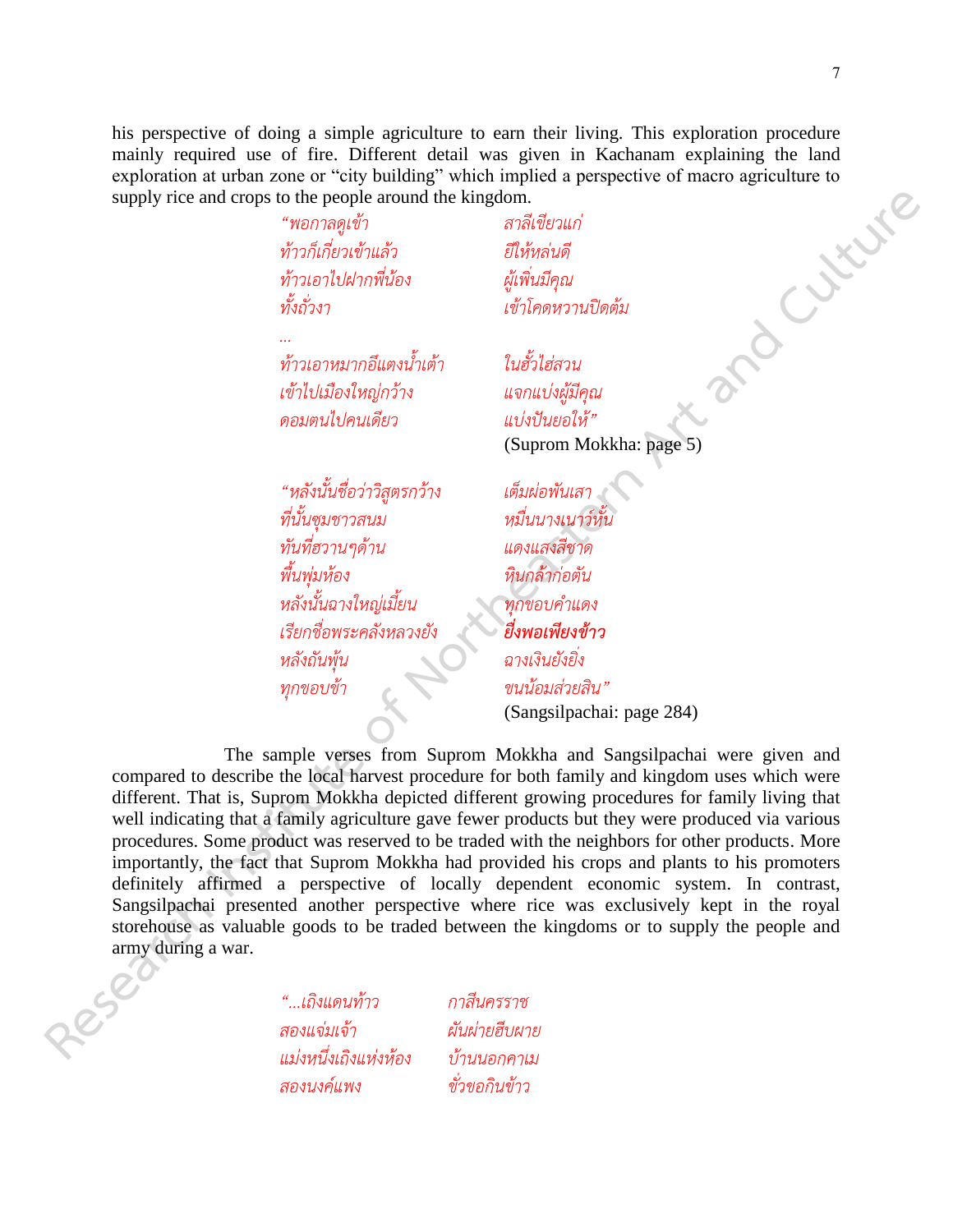*พอประมาณแล้ว ลีลายัวระยาตร ไปนั้น"*

(Chantrakras – Suriyakras. pile 1: piece 9: page 2)

 The sample composition of "Chantrakras – Suriyakras" previously given perfectly told the character's suffering from draught and famine and became a beggar to earn his living. At this point, burglar was one form of locally dependent economy and caused by several factors. The main factor was draught, climate, and shortage of foods so some people had to leave their home either moving to another place or drifting to nowhere.

 It was notable that the protagonists in "Suprom Mokkha", "Kachanan", and "Chantrakrast-Suriyakras" were all common people living simply in a local community. These characters were normally poor, orphan, and positive-minded with angel, king, giant, and spirit as their supporters. On the contrary, the protagonist in Sangsilpachai was a child of the royal family raised under an urban culture, luxurious and well-ordered environment, huge palace and wealth. However, these characters had normally stayed in a high competitive environment before they was finally able to either defeat the enemies or get over obstruction.

### **3.3 Rice in Instructional Literature**

The three pieces of instructional literature were given here including "Moon La Khud" (origin of taboo), "Dharmada Sorn Loke", and "Phraya Kam Kong Sorn Prai" (King Kam Kong teaching the servants, in which notion of rice was discussed in 2 perspectives including 'Belief' e.g. Moon La Khud, Dharmada Sorn Loke, and 'Value of Living' i.e. "Phraya Kam Kong Sorn Prai" that mirrored different perspectives. The interpretation was presented as follows.

> *"...อัน ๑ คนทั้งหลายบ่ควรกินนั้น ข้าวแห่งแม่หม้าย ๑ ข้าวแห่งแม่หมัน ๑ บ่ควรแล ผู้ใดกินก็ผ่อนลักษณะทั้งมวลแล ประการ ๑ ข้าวอันท่าข้าวบูชาพระเจ้าก็บ่ควรกินแล"*

(Moon La Khud. Pile 12: page 2)

From its content, "Moon La Khud" mainly taught the readers to avoid breaking the taboo or "Khud" so they could live their life peacefully. In this regard, rice from a widow or sterile woman was considered taboo, which meant that being widow and sterile could be wickedness or a fruit of bad karma that those women committed in their previous life, so they became unfortunate or sterile in their current being. Local villagers commonly believed that these women were born with a bad luck that brought death to their husbands and forever bound to widowerhood. In Isan, they called these women "Mae Hang" who were socially insulted and incomparable to other women who normally live with their families. Besides, a sterile woman was called "Mae Man" which meant she could not give birth to any child as a family descendant. This bad luck was a conflict to the social norm that having many children was very important as the human resource to the economic system and labor, especially the boys. With more boys, a community could be more resourceful to explore, expand, and prepare the land for more **Research insternal Control (Commutation** - Survanishing the representation of the complete of the particle of the particle of the particle of the particle of the particle of the particle of the particle of the particle o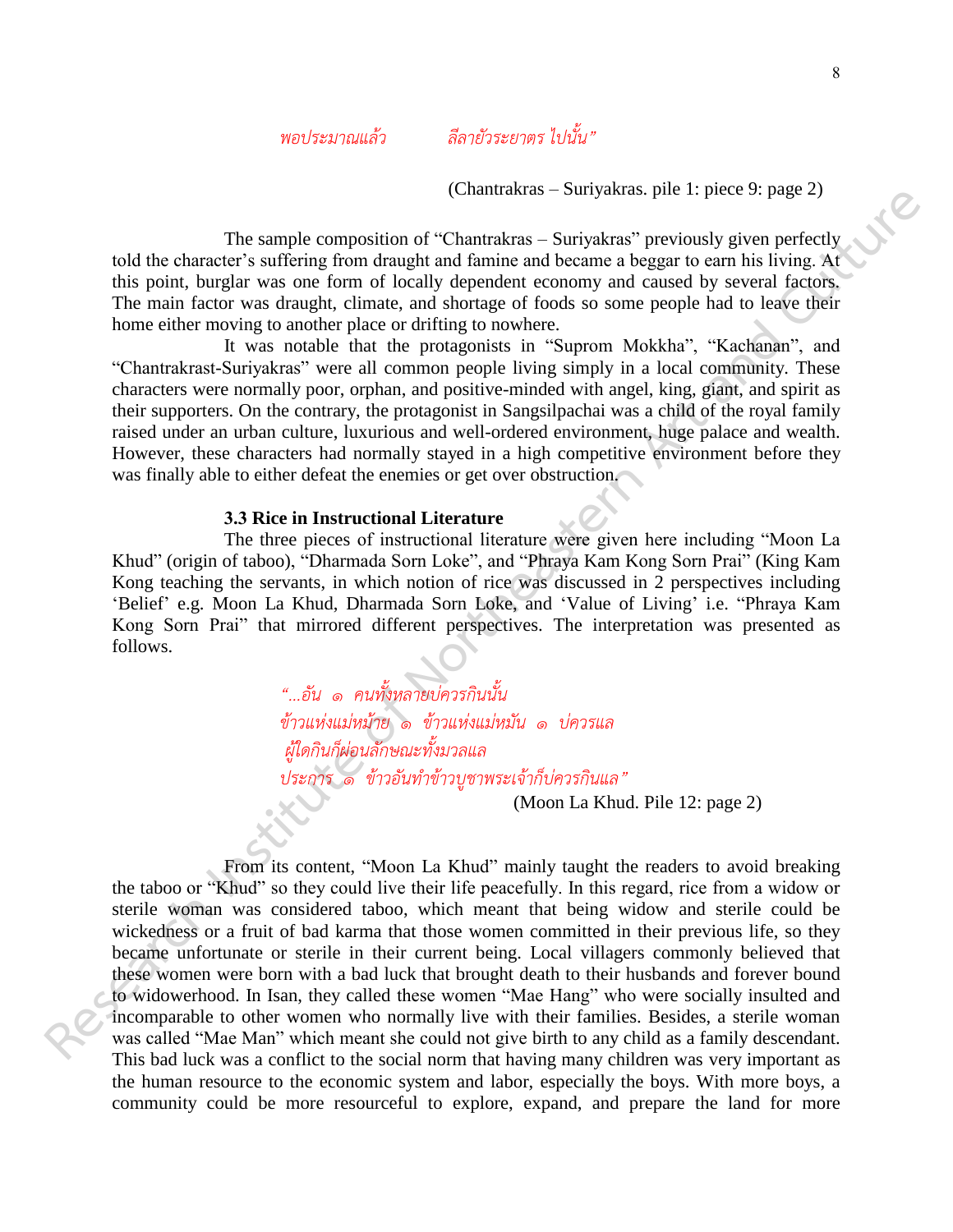agricultural zone so they could produce more crops. Still, a family with more girls was the luckiest since parents would be offered with a bride-price when their daughter was married to a son of another family. Then, both families had more members and got bigger. Especially, the marriage with patronization system, both families would have more and more members by having a so-called "Por Lam – Mae Lam" (sup marriage with patronization system, both families would have more and more members by having a so-called "Por Lam – Mae Lam" (supporter parents) who could be selected from the respectful, well-founded, and well-known elders in the community.

*"อัน ๑ ผิจักไปทางไกลใคร่ฮู้นิมิตอันฮ้ายอันดีดังนั้นให้ห่อข้าวเป็น ๓ ห่อ ข้าวเปลือก ห่อ ๑ ให้ใส่หมากถั่ว ห่อ ๑ ให้ใส่ถ่านไฟด่า(ห่อ ๑) แล้วให้อธิษฐานเอาไปไว้ให้กากิน ครั้นว่ากากินจับห่อเข้าเปลือกนั้นดีนักแล ครั้นว่า กาจับห่อหมากถั่วนั้นพอประมาณ ครั้นว่ากาจับห่อถ่านไฟนั้นบ่ดีแล"* 

(Moon La Khud. pile 15: pp. 1- 2)

Based on the abovementioned, the sample verses from "Moon La Khud" affirmed that the local people strongly believed in luck which as a positive outcome from some kind of supernatural power. Apparently, rice was a sign of luck so when a prophet cow ate rice during a ploughing ceremony, it meant a safe and successful journey.

> *"...ราชาให้ขุดอารามฮ้างเก่า กับทั้งพระธาตุม้างให้ขุดไว้ที่ควร ทั้งหมู่โพธิ์ศรีต้นตายยืนให้ฟันล่าว ขุดก่นต้นถมให้ฮาบเพียง แล้วให้เข้าไปสร้างปลูกเฮือนบ้านอยู่ เข้าจิงไปสร้างบ้านเฮือนพร้อมไฮ่นา แต่นั้นข่าเขือกพร้อมโพยพยาธิโรคาอนตายเถิงขวบเมืองพญาเจ้า โภยภัยเข้ามาเถิงต่างๆกลายอึดข้าวพร้อมตายเจ็บท้องแลปวดหัว..."*

(Dharmada Sorn Loke. piece 5: pp. 1-2)

At the beginning of "Dharmada Sorn Loke", it mentioned the local people's belief and respect to nature in the ancestor's instruction or "Heet Kao Kong Lang". In case of breaking this instruction, the kingdom would be faced with a terrible disaster. It verse implied that after the kingdom had reached its peak, the people basically forgot about the past though abandoned temples, old pagodas, broken mandapas, and dead Bodhi trees were all a sign of the respectful Buddhism. If people invaded in and used the place to build their house, it meant they were insulting Buddhism and finally lost their spiritual anchor. Meanwhile, an ecological system and climate around the place could be changed and some disaster or disease might attack and destroy crops, rice, animals, and even the people themselves. **Research and the matrix and the set of the set of Northeastern Art and the set of Northeastern Art and The Section 11 and the set of Northeastern Art and Art and Art and Art and Art and Art and Art and Art and Art and Ar** 

*แกงลาบก้อยโส้เหร่ ใส่หมากนาวศรี แปงส้มปลาหม่่าปลา ห่อตองแปงปั น กระเทียมหอมบั่วขั่ว ดีแล้วใส่ภาช์*

*"จักเฮ็ด ปลาปิ่นปิ ง ประสงค์จ้่าแจ่วบอง ส้มปลาน้อยปลาแส้ ลงไหปุงแต่ง เจ้าเอย*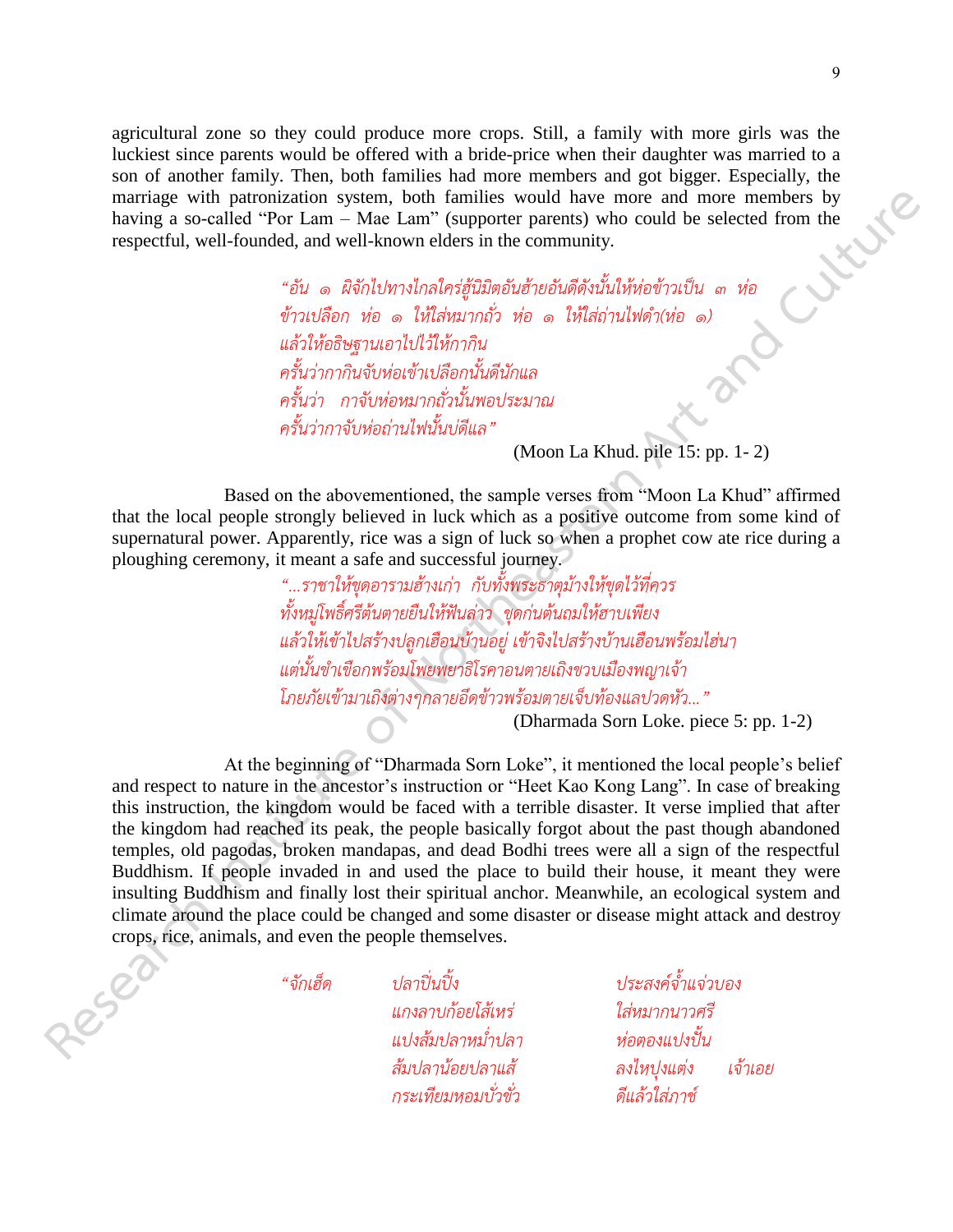*ทั้งแจ่วผงจ้่า เข้าเหนียวดีกับแซบ*

*น้่าปลาแดกคนแจ่วไว้ เข้าเหนียวตุ้ยโหม่มกิน"* (Phraya Kam Kong. pp. 22 – 23)

The verses from "Phraya Kam Kong" mirrored the cultural value of fresh-food eating and fish-dish preserving e.g. Jaw Bong (spicy fermented fish paste), Som Pla (sour fermented fish), Mum Pla (spicy and sour fermented fish), Som Plan Noi (sour fermented fish paste), Pla Daek (salty fermented fish), Pla Sae (salty sliced fish meat) Jaw Pong (dried chili paste), etc. Normally, the local people were familiar with eat-with-hand culture and sticky rice was stable food that was had together with fish dishes and a variety of vegetable. Meat dishes could be added on some special occasions or ceremonies e.g. meat or pork served at the wedding ceremony or house warming which could be made with different styles. **The verses from "Phason Kan Kong"** internal while  $p_1(z, z = z_0)$ <br>
certifug and fiel-dish preserving e.g. Jaw Research (resp. formulate value of fresh-food<br>
fermented fish). Note that Northeastern Art and the Culture Pick

 After all, the instructional literature clearly reflected notion of rice in different perspectives such as belief in bad luck and fortune, respect to the nature and the ancestor's instruction, social inequality, patronization system, as well as food eating and preserving culture.

# **3.4 Rice in Ancient Law Literature**

Only one piece of ancient law literature discussed here was "Lak Kam Muang Roi-Et: a manuscript from National Library of Thailand". The researcher purposively selected some verses to be an example of the content as presented below.

> *ล.๑๔ น.๑...อันหนึ่ง เทศกาลฉางเข้ากล้าไฮ่นา เจ้าช้างเจ้าม้าเจ้างัว เจ้าควยให้เลี้ยงฮักษาเจ้าไฮ่เจ้านาให้ล้อมฮั้วฮบให้มีวาสามหลักชักสามฮาว ถ้า ผู้ใดเลี้ยงช้างม้างัวควยผูกไว้ใกล้ไฮ่นาท่านยังหลูดขาดกินเข้า กินกลางวัน กลางคืนก็ให้ใช้ อันหนึ่งช้างม้างัวควยปล่อยละไว้ให้มีขิกมีเขาะ มีโปงยังมากิน เข้ากินกลางวันอย่าใช้ กินกลางคืนให้ใช้ อันหนึ่งเจ้าไฮ่เจ้านามีราชการและเป็น เหตุป่วยการตายให้บอกเจ้าช้างเจ้าม้าเจ้างัวควยให้เลี้ยง ให้ฮักษาเจ้าสัตว์แจ้ง แล้วบ่ฮักษา มากินเข้าท่านกลางวันกลางคืนก็ให้ใช้ ฯ อันหนึ่งช้างม้างัวควยกิน เข้าหมาก*

*ล.๑๔ น.๒ เข้าฮวงในท่งไฮ่ท่งนากินกลาง หางฟาด กินทั้งคืนซอดฮุ่ง ช้างให้เอาเต็มหลังมันมาให้เอาบุงหนึ่ง งัวควยให้เอาตัวหาบหนึ่ง อันหนึ่ง ช้าง กินเข้าแฮก เข้าขวัญ เข้ากุ้ม เข้าลอมให้เจ้าช้างแปลงขวัญเข้าท่าน มีเงินบาท หนึ่ง สิ้นผ้าไบผืนหนึ่ง เหล้าไหไก่ตัวตามฮีตแล้ว เงินบาทกับสิ้นผ้าไบ นั้นให้ขืน เจ้าช้างเขาหมดท่อใดให้เจ้าช้างใช้ท่อนั้น อันหนึ่งม้างัวควยกินเข้าแฮก เข้าขวัญ เข้ากุ้ม เข้าลอมท่านให้แปลงขวัญเข้ามีเงินสลึงหนึ่ง สิ้น ผ้าใบหนึ่งเหล้าไหไก่ตัว ตามบูฮานฮีต เงินกับสิ้นผ้าไบนั้นให้ขืนเจ้าผิด เข้าหมดท่อใดให้เจ้าสัตว์ใช้ท่อนั้น ฯ อันหนึ่ง ช้างม้างัวควยกินเข้าต้นล่าเข้าอ่อนในท่งไฮ่นา ให้เอาแต่หูตาเถ้าแก่ ทั้งสองก้่าพิจารณาให้เที่ยงแท้ เจ้าเข้าอย่าตัด เจ้าสัตว์อย่า*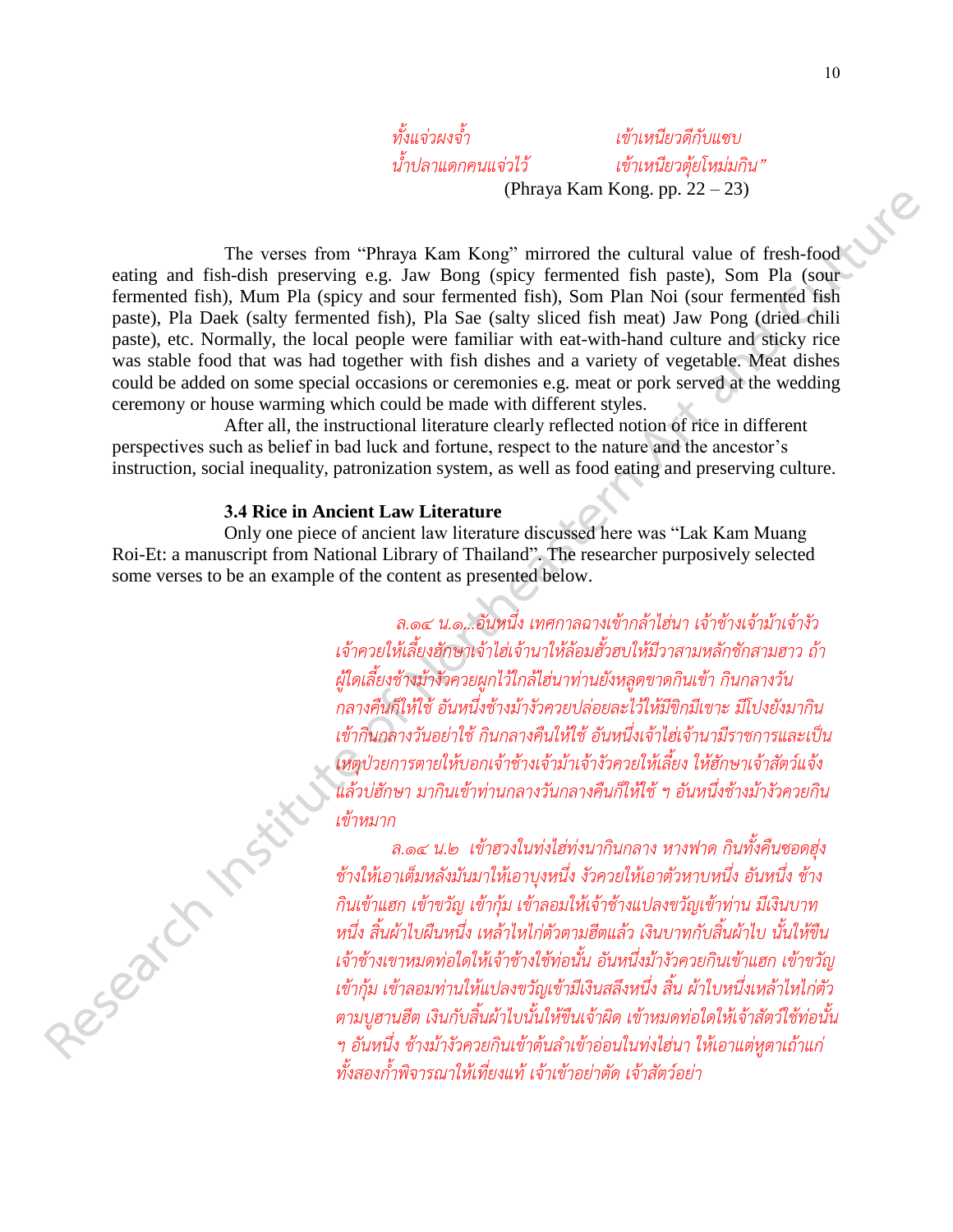*ล.๑๕ น.๑ ว่า เถ้าแก่ว่าหมดท่อใดก็ให้ใช้ท่อนั้น อันหนึ่ง ผู้ใดปล่อยละ ช้างม้างัวควยไว้ทั้งกลางวันกลางคืนมากินเข้าท่านทั้งกลางวันกลางคืน เจ้าเข้า บอกให้เลี้ยงให้ฮักษาเข้านาก็ให้มาเบิ่ง เจ้าสัตว์แจ้งแล้วสัตว์ก็บ่เลี้ยงบ่ฮักษาเข้า นาบ่มาเบิ่งยังมากินเข้าท่านเถิงสองทีสามที ให้เจ้าไฮ่เจ้านาจับเอาสัตว์ให้ได้แล้ว ให้ใส่โทษเจ้าของสัตว์แล้ว จึงขืนสัตว์ให้เจ้าของ เข้าหมดท่อใดให้เจ้าสัตว์ใช้ท่อ นั้น ฯ*

(Lak Kam Muang Roi-Et: a manuscript from National Library of Thailand)

The verses from "Lak Kam Muang Roi-Et" highlighted that social norm was an important rule to terminate conflicts amongst the people in the community. Also, rice was very significant so there were rules specifically engaged with rice. Most of those rules were more like social custom based on compromising, forgiving, as the compensation could be flexibly offered with different items e.g. money, cloth, chicken, liquor, etc.

# **3.5 Rice in Su Kwan (blessing), ceremony, and astrology literature**

Four pieces of the literature work were selected as the sample including "Rice Blessing Rhyme in Bai Lan (a short palm-leave scripture) of Baan Don Yom", "Rice Blessing Rhyme in a palm-leave scripture of Baan Sung Nern", Tamra Plook Ruan (House Construction Manual), and "Samud Khoi Prommachat (Thai astrology pulp book made of pulp) of Wat Sri Chan Baan Or)". These literature works were classified into 2 groups including group 1: the comparison on a variety of rice and group 2: local belief in fortune, presage, and auspicious time based on cosmology. Some verses were given as follows. **Examples the model of Example of The Art and Culture Constrained Proposition Constrained Culture of The Culture of The Culture of The Culture of The Culture of The Culture of The Culture of The Culture of The Culture of** 

*(ล. ๔ น. ๒) ... แถนหลวงจิงใช้กูไปเฮ็ดนาฮ้าป่อนฮวงข้าวก่อนหัวปี เป็นดียิ่ง ก่อเมืองฟ้า กูจักกวัดแก่งผ้าเอิ้นเฮียกเอาขวัญ ขวัญเอยมาเยอ ศรี ๆ มื้อนี้แม่นมื้อดี ปีนี้ เป็นปีเฮาข้าจักเฮียกเอาขวัญข้าวมาเล้าแลมานา ตามภาสาด่าหล้า ถอกช้าแม่นข้าวงัน ล่าชันแม่นข้าวหมากพอกด่านอก*

*(ล. ๕ น. ๑) แม่นข้าวหมากเขีย เม็ดเจี้ยข้าวประหลาด เม็ดอาดแม่นข้าวกะ แสนดอ เม็ดมันแข็งแม่นข้าวจ้าว ถอกฟ้าวแม่นข้าวดอ หอมสมพอแม่นข้าวด้าน้อย หอมค้อยๆ แม่นข้าวเล็บมือนาง เปลือกบางแม่นข้าวก่้า อ่่าท่่าแม่นข้าวอึมฝนตกฮ้า มันงอกลูกแผ่ออกแม่นข้าวขาวหลวง ฮวงพวงแม่นข้าวพั ว เม็ดดั้วแม่นข้าวกนเบีย*

*(ล. ๕ น. ๒) เฟียงเขียวงามข้าวหินช้อน เม็ดอาดนั้นข้าวดอกจาน แดงฮุน ฮานแม่นข้าวเล็บแฮด มาเยอขวัญเฮย*

(Su Kwan Kao in a palm-leave scripture of Baan Don Yom)

*"ฮวางชันนั้นข้าวหมากกอก ด่าขอกนั้นข้าวหมากเขือ เม็ดเจือข้าวป้องแอ้ว แลแข้วงู เป็นฮวางฮูข้าวปลาหลาด เม็ดอาดข้าวหมากโพ เม็ดโป้ข้าวขี ช้าง ข้าวขว้าง แลข้าวกะแสนดอ ฮวางแดงข้าวจ้าว แก่ฟ้าวนั้นข้าวดอ หอมสบพอข้าวด้าน้อย หอมคี ค้อยข้าวจอมนาง ฮวางบางข้าวเลือดแฮด เกี่ยวตากแดดป่องแซง เม็ดขาวแดงข้าว*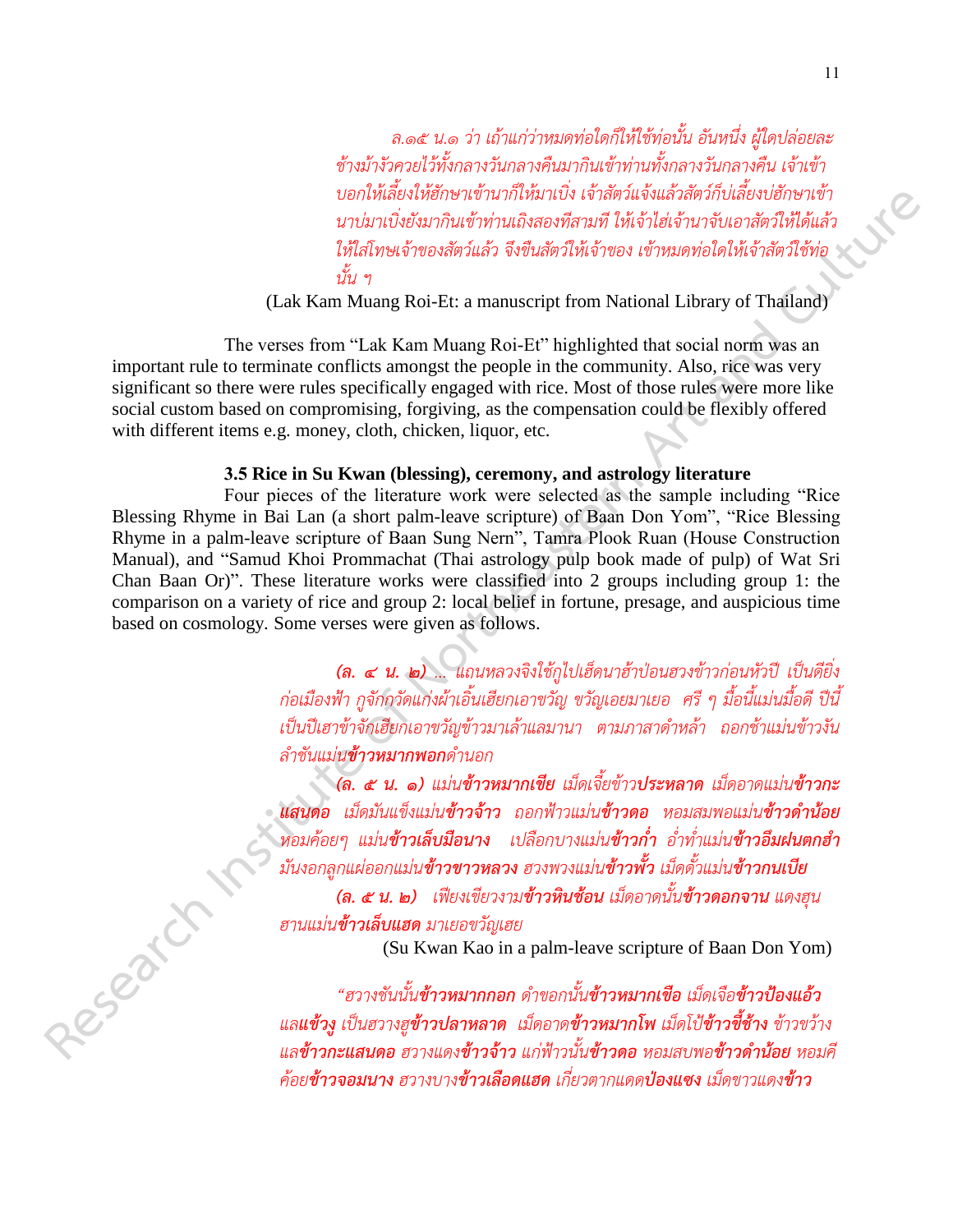*ดอกไม้ อยู่เบื้องใต้ข้าวแดงหลวง เป็นฮวางข้าวงาช้าง เม็ดขวางข้าวหมากเค็ง เม็ดเป่ง ข้าวปลาซิวเฮือง เม็ดเหลืองข้าวน้ำนมงัว ข้าวกาบยางแลข้าวพั้ว ลำดั้วข้าวพิมลาย เม็ดด่าข้าวก่้า อ่าท่าขี กา ดังซาวซีข้าวหมากหิ่ง แข็งยิ่งนั้นข้าวลอดเกียนเสียน(เลียน)ดู อาดกะต่า ฝูงไทนาเข้าเลือกไว้ ก่าอยายใต้โคสาหินะ มาเยอขวัญเฮย (ขวัญ)ข้าวเหนียว ไปตกเมืองล้านช้าง ก็ให้ม้างกันมามื้อนี้วันนี้ ขวัญเจ้าไปตกเมืองหงสาวดีก็ให้มามื้อนี้ วันนี้ ขวัญข้าวจ้าวไปตกเมืองห้อ(ฮ่อ) ก็ให้กอกกันมามื้อนี้วันนี้"*

(Su Kwan Kao in a palm-leave scripture of Baan Sung Nern)

Based on the comparative study on two literal styles of rice blessing literature, it was found that in the past, each variety of rice was named after its property and was recorded in the form of literature works or short palm-leave scriptures called "Lan Kom". This also presented the perspective the ancient people had toward the names of the neighboring kingdoms where spirit of rice fell on such as Lan Chang, Hongsawadi, Haw, etc. Additionally, the people also believed in guardian angel that gave fertility to man or "lowland people" and **assigned** "Mor Sut" or a local ritualist to call back the spirit of rice as mentioned in a passage "*แถนหลวงจิงใช้กูไปเฮ็ดนา ฮ้าป่อนฮวงข้าวก่อนหัวปี เป็นดียิ่งก่อเมืองฟ้า กูจักกวัดแก่งผ้าเอิ้นเฮียกเอาขวัญ"* **EXAMPED EXAMPED ART and CULTURE SET (1997)** and Constant Culture of Northeastern Art and Culture of Northeastern Art and Culture of Northeastern Art and Culture of Northeastern Art and Culture of Northeastern Art and Cul

*"...ผิว่าว่าจักเอาไม้คีไฟให้เอาไม้ดู่(ประดู่)เป็นแม่คีไฟหนึ่งข้าวกินอยู่ดีแลฯ ไม้เปือยเป็นไม้คีไฟมักต้องถืกไข้หนึ่งข้าวบูชาผีแล ไม้จิกไม้ฮัง(รัง)แก่นหมั้นหนึ่งข้าวเพื่อคนหลาย ไม้ทั้งมวลฝูงนี้ดีแลฯ..."*

(Tamra Plook Ruan. pile 19: pp 1-2)

The verses from "Tamra Plook Ruan" described a perspective of 'kitchen' (Krau) where the people used for cooking and an essential part of a new house (Ruan) so it was called "Krau Ruan" or House and Kitchen. One house should be built with one kitchen though a family may have many members. Both small and big families should have one kitchen. On the other hands, a house with more than one kitchen was considered unsuitable. From the sample literature works, the local people carefully selected the wood from a tree with an auspicious name to build a so-called "Mae Kee Fai" which was the heart of kitchen believing it would bring in a good luck and happiness to the house.

*"...สิทธิการิยะ เดือนขึ้นค่่าหนึ่ง ถ้าจะหว่านข้าวแลด่านา อันมีต้นเปล่ามิดี มีต้นแลรวงจึงให้หว่าน ด่านาเถิดดีแล ฯ สิทธิการริยา เดือนขึ้นค่่า ๑ ตกกล้าดีแล ๒ ค่่ามิดี ๓ ๔ ๕ ๖ ดีแล ๗ ๘ ค่่ามิ ดี ๙ ค่่าดีนักแล ๑๐ ๑๑ ๑๒ ค่่ามิดีแล ๑๓ ๑๔ ค่่าดีแล ๑๕ ค่่า มิดดีแลฯ แรมค่่า ๑ ดีแล ๒ ๓ ๔ ๕ ๖ ค่่ามิดีแล ๗ ๘ ค่่า ดีนักแล ๙ ค่่ามิดี ๑๐ ค่่าดีแล ๑๑ ๑๒ ค่่ามิดีแล ๑๓ ๑๔ ค่่าดีนักแล ๑๕ ค่่ามิดีเลย ฯ ถ้าผู้ใดจะท่านาให้ ดูต่ารานี้เถิด"*

(Samud Khoi Prommachat. No. 001; Wat Sri Chan)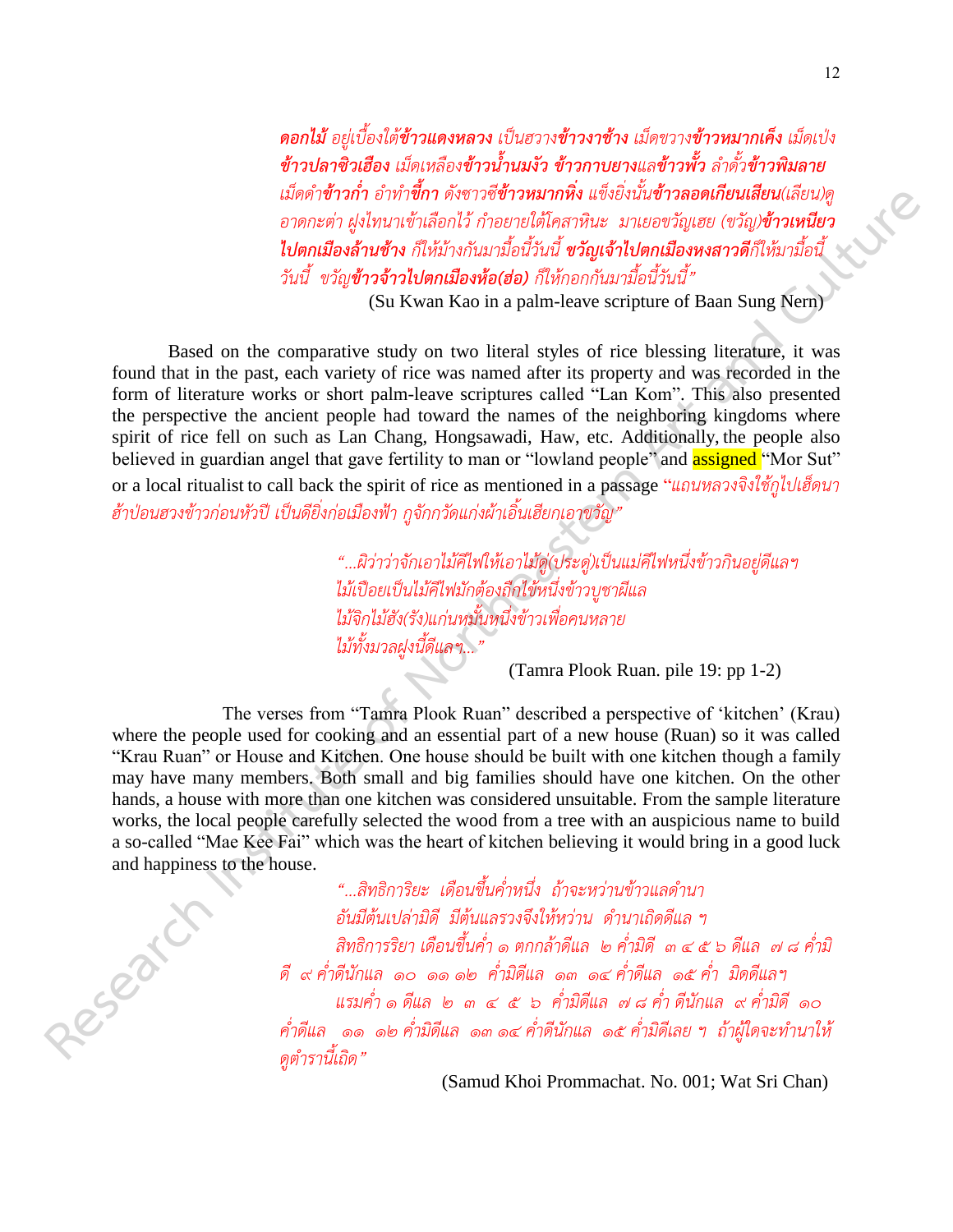Tamra Promachat was a reflection of a belief in local cosmology and rice was a part of the season calendar because rice growing should be dependent to an appropriate period of time. This calendar had been made and edited several time before it was made as a simple diagram indicating the periods of waxing and waning moon that were suitable for the people to grow their fruitful rice and plants as illustrated in Figure 1 and 2. This was a psychological issue because the farmer's life in the past was mainly dependent to the climate. Likewise, "Na Pee" (in-season rice field) was likely the way-of-life calendar of the farmers that formed a community and culture which were presented in the form of either tradition or ceremony. This calendar was classified into 5 periods for different activities including 1) sacrificing, pleading, and foretelling; 2) cultivating; 3) maintaining; 4) harvesting; and 5) celebrating. Furthermore, the local people believed in "Yantra" or fabric amulet to protect their crop from rats and insects. Figure 3 presented the sample of rat-anti yantra.



**Figure 1: Sample Picture of Planting Period in Bai Lan Book Wat Issara Dham Wiwek (Short Palm Leave Scripture) Based on Isan Astrology** 



**Figure 2: Sample Painting Depicting a Scene When Farmers Sowing and Growing Rice in Samud Khoi Prommachat No. 001, Wat Sri Chan**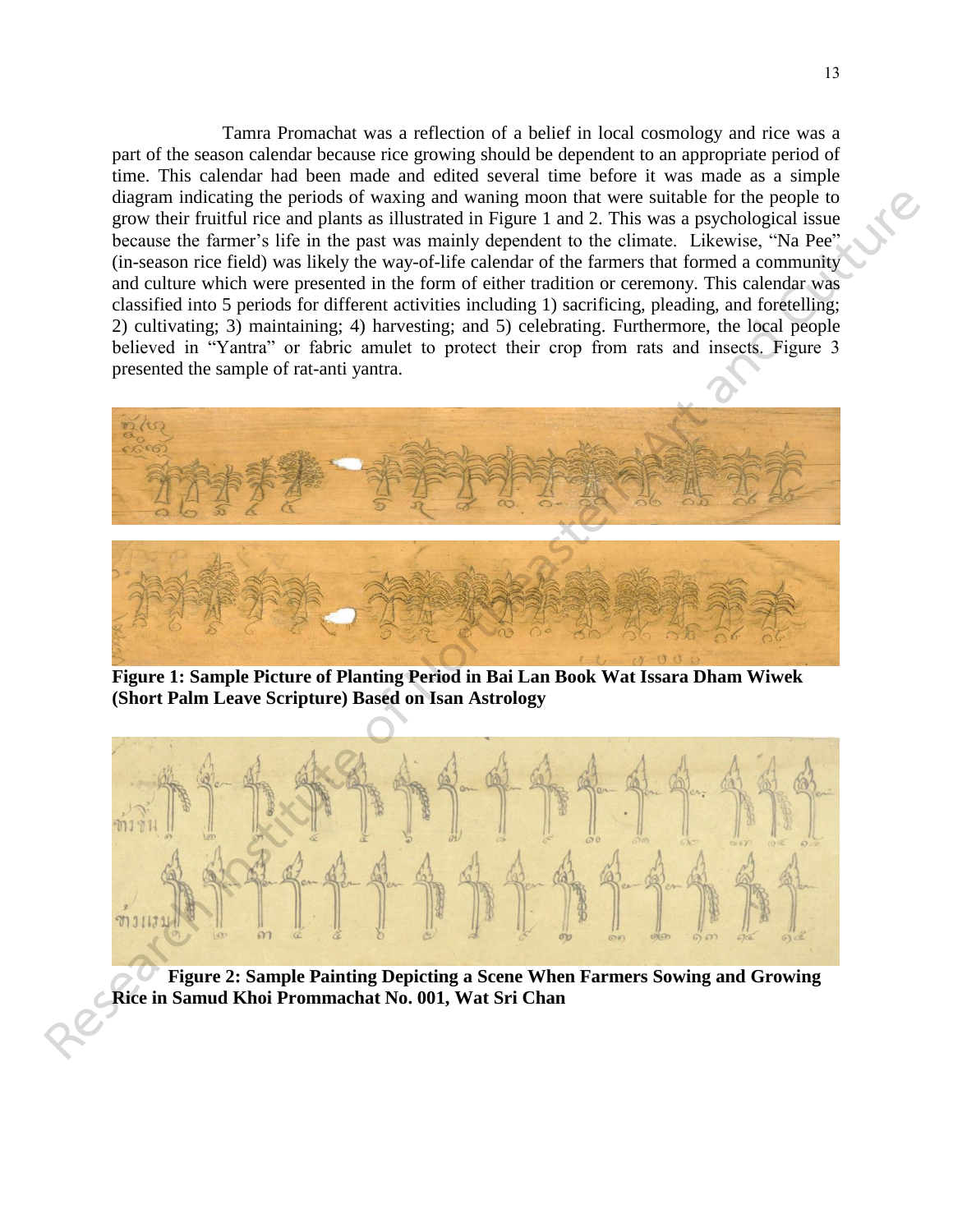

## **Figure 3: sample of Rat-Anti Yantra**

### **4. Rice: Thinking Process in Literature**

In this study, the notion of rice was taken from 16 pieces of literature works from 5 different styles including 1) four pieces of legendary literature i.e. Taam Nan Nang Posob, Tam nan Urangkathat, Tam Nan Phra Chao Liab Lok, and Tam Nan Phraya Indra; 2) four pieces of jataka literature i.e. Suprom Mokkha, Kachanam, Sangsilpachai, and Chantrakras-Suriyakras; 3) three pieces of instructional literature i.e. Moon La Khud, Dharmada Sorn Loke, and Phraya Kam Kong Sorn Prai; 4) an ancient law literature i.e. Lak Kam Muang Roi-Et; and 5) four pieces of Su Kwan (blessing), ceremony, astrology literature i.e. Su Kwan of Baan Don Yom, Su Kwan of Baan Sung Nern, Tamra Plook Ruan, and Samud Khoi Prommachat of Wat Sri Chan. It was found that notion of rice in these literature works could be classified into three systems: 1) thought and belief; 2) economic system; and 3 social class system. Each was discussed below.

#### **4.1 Thought and Belief**

The sample literature works highlighted that rice was important as stable food for living. In Buddhist perspective in literature, rice was framed as an offering to be traded for a person's rebirth with a better life and it should be given as food to the Buddhist monks, as Lord Buddha's successor. Additionally, the local people strongly believed in the ancestor's spirit so they placed the skull of man or animal on the land to expel the evil spirits and to protect their children. It was also used as the landmark and item of power to scare the other ethics or animals.

Instructional literature mainly reminded the people not to break the taboo or "Khud", so they could live their life peacefully. People in the past believed that rice from a widow or sterile woman was a bad luck which was a belief in fortune and supernatural power. In contrast, rice was believed to be a sign of luck and if a prophet cow ate rice during a ploughing ceremony, it meant a safe and successful journey. They also respected nature and the ancestor's instruction called "Heet Kao Kong Lang", and if the people somehow broke the instruction, the kingdom would be drowning in a terrible disaster. Similarly, after the kingdom had reached its peak, the people basically forgot about the past. Temples, pagodas, mandapas, and Bodhi trees were left out and broken though those were all a sign of the respectful Buddhism. More importantly, either invading or using the ancient places for personal sake was referred to insulting Buddhism. So, those people would finally have nothing for their spiritual anchor; meanwhile; an ecological system and climate around the place could be changed and some disaster or disease might attack and destroy crops, rice, animals, and the people themselves. Some people believed that there was the guardian angel that provided fertility to man and assigned a local ritualist to call the spirit of rice back to the fields. In term of housing, "Tamra Plook Ruan" suggested that either small or big families should have only one kitchen since a house with more than one kitchen was like a bad luck. To keep their house peaceful, the people **Research Art and Culture Constrained Research II** a simple of Rat-Anti Vantra<br> **Research Institute of Northeast Constrainer Research Institute of Northeast Constrainer Scheme Constrainer and Culture (Northeast Cultur**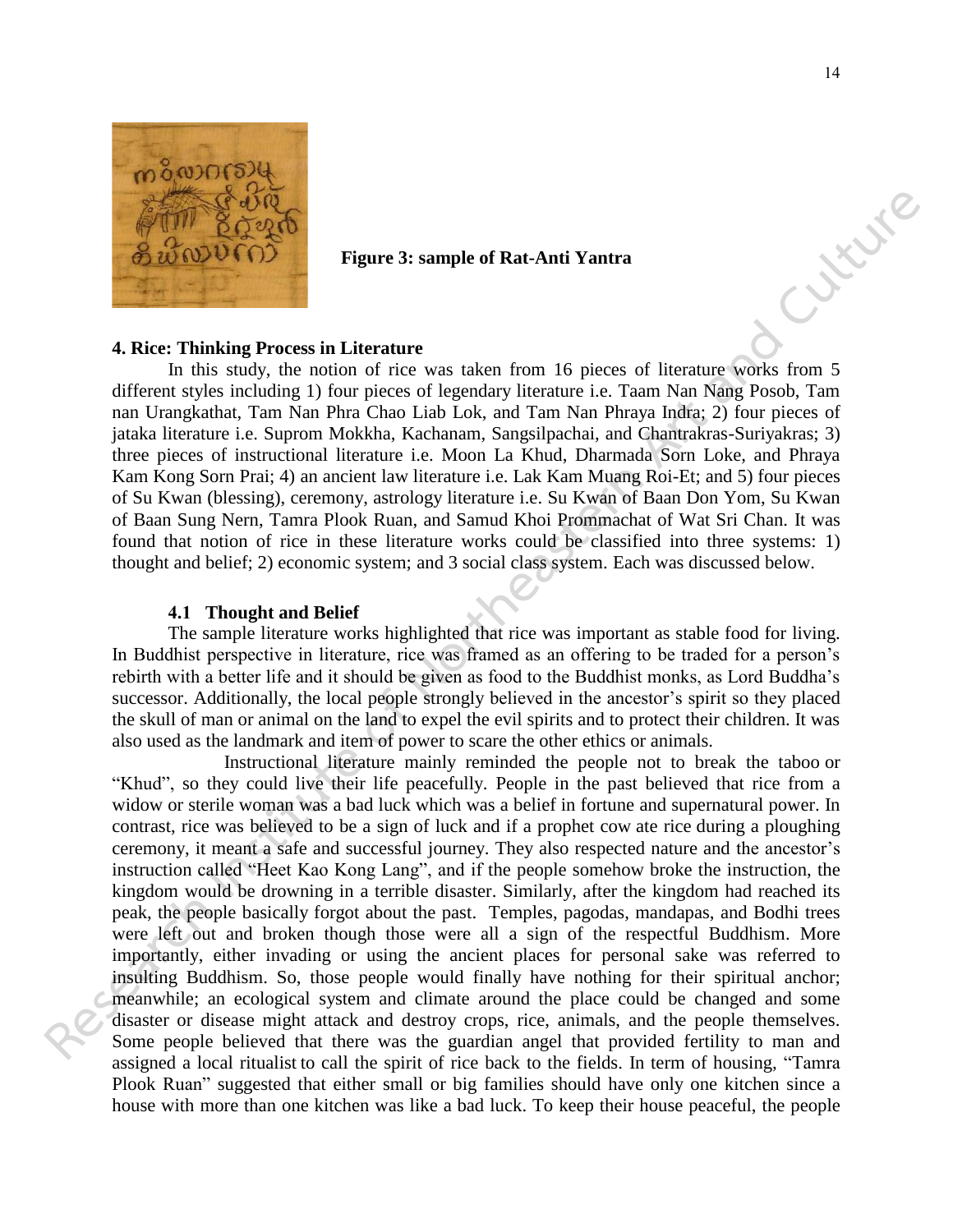carefully selected the wood from a tree with an auspicious name to build "Mae Kee Fai" or the heart of kitchen that would bring a good luck and happiness to the house.

Tamra Prommachat also highlighted a local belief in cosmology that rice was used as the season calendar because farming should be dependent to the seasons. This calendar was a diagram indicating the suitable waxing and waning moon periods for rice and plant growing. A term "Na Pee' (in-season rice field) was likely the way-of-life calendar of the farmers that formed a community and culture which were presented in the form of either tradition or ceremony. This calendar was classified into 5 periods for different activities including 1) sacrificing, pleading, and foretelling; 2) cultivating; 3) maintaining; 4) harvesting; and 5) celebrating. Moreover, there was a strong belief that "Yantra" or fabric amulet could be used to protect crops and products from rats and insects.

#### **4.2 Economic System**

The literature works described the cultivation procedure for agricultural zone in which a farmer explored and prepared the land alone for a family use affirming his perspective of doing a simple agriculture to earn their living. This exploration procedure mainly required use of fire. Different detail was given in Kachanam explaining the land exploration at urban zone or "city building" which implied a perspective of macro agriculture to supply rice and crops to the people around the kingdom.

In Suprom Mokkha described different growing procedures for family living that well indicating that a family agriculture gave fewer products but they were produced via various procedures. Some product was reserved to be traded with the neighbors for other products. Crops and plants were also offered the farmer's the promoters definitely affirming a perspective of locally dependent economic system. In contrast, Sangsilpachai presented another perspective where rice was exclusively kept in the royal storehouse as valuable goods to be traded between the kingdoms or to supply the people and army during a war. In the same vein, "Chantrakras – Suriyakras" previously given perfectly presented the character's suffering from draught and famine and became a beggar to earn his living. At this point, burglar was one form of locally dependent economy and caused by several factors. The main factor was draught, climate, and shortage of foods so some people had to leave their home either moving to another place or drifting to nowhere as the homeless. The draught and famine was also resulted from the war where people struggled and fought to claim the natural resource, show off their power to the nearby kingdom, or a fight for their desired woman as mentioned in the history. as the season cultural because farming should be dependent to the seasons. This cultural was a discussion in Scheme Scheme Northern Scheme The mass of the case (file valid are the season rice field) was likely the way-of-f

In the past, people believed that having many children was good since they could have more labors to support the economic system. That is, a family with more boys could quickly explore, expand, and prepare the land for more agricultural zone with more crops and plants. Meanwhile, a family with more girls was the luckiest since more girls meant more bride-prices would be offered to the parents. After their daughter had been married into another family, both families had more members and got bigger. Especially, the marriage with patronization system, both families would have more and more members by having a so-called "Por Lam – Mae Lam" who could be selected from the respectful, well-founded, and well-known elders in the community.

In "Phraya Kam Kong" story, the content mirrored the cultural value of freshfood eating and fish-dish preserving e.g. Jaw Bong, Som Pla, Mum Pla, Som Plan Noi, Pla Daek,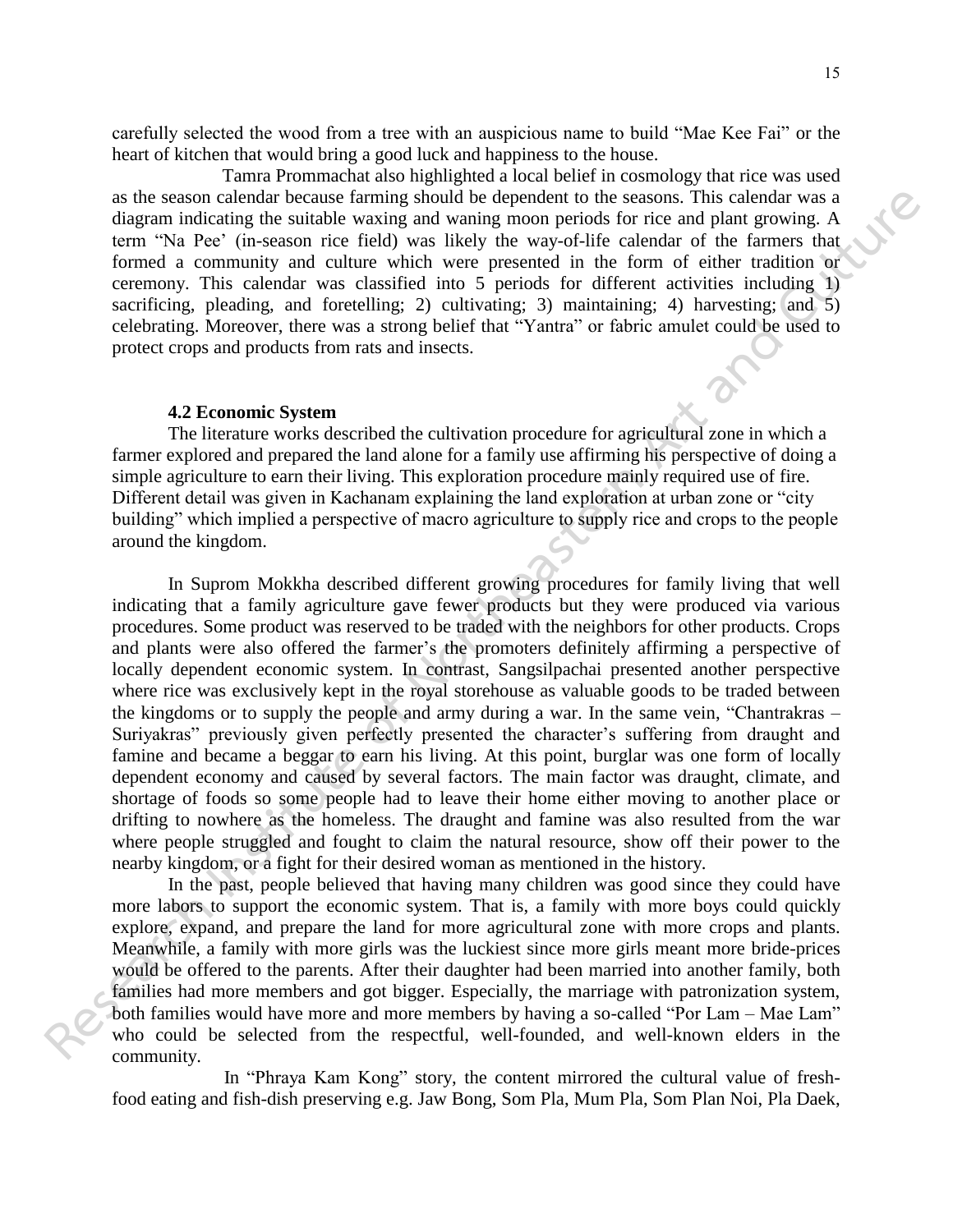Pla Sae, Jaw Pong, etc. Normally, the local people were familiar with eat-with-hand culture and sticky rice was stable food sided with fish dishes and vegetable. People some time had meat dishes on some special occasions e.g. meat or pork served at the wedding ceremony or house warming which could be made with different styles. This claim was consistent to Tamra Plook Ruan that reflected notion of kitchen as a place for cooking that should be built one for a house though the family members were more.

 After all, the instructional literature clearly reflected notion of rice in different perspectives such as belief in bad luck and fortune, respect to the nature and the ancestor's instruction, social inequality, patronization system, as well as food eating and preserving culture.

## **4.3 Social Class System**

In a story of Tamnan Phraya Indra, rice was used to claim for the political advantages; meanwhile, th protagonists in "Suprom Mokkha", "Kachanan", and "Chantrakrast-Suriyakras" were all common people living simply in a local community. These characters were normally poor, orphan, and positive-minded with angel, king, giant, and spirit as their supporters. Differently, the protagonist in Sangsilpachai was a child of the royal family raised under an urban culture, luxurious and well-ordered environment, huge palace and wealth. However, these characters had to be involved in a competition before defeat the enemies or get over obstruction by their power of good deeds.

In "Moon La Khud", it was stated that being widow and sterile could be wickedness or a fruit of bad karma that those women committed in their previous life, so they became unfortunate or sterile in their current being. Local villagers commonly believed that these women were born with a bad luck that brought death to their husbands and forever bound to widowerhood. In Isan, they called these women "Mae Hang" who were socially insulted and incomparable to other women who normally live with their families. Besides, a sterile woman was called "Mae Man" which meant she could not give birth to any child as a family descendant. Meanwhile, "Lak Kam Muang Roi-Et" highlighted that social norm was an important rule to terminate the social conflicts. As rice was very significant, there were rules specifically engaged with rice in the form of social custom based on compromising, forgiving, as the compensation could be flexibly offered with different items e.g. money, cloth, chicken, liquor, etc.

#### **5. Conclusion**

 Due to social evaluation of a modern society, some tradition, ceremony, and literature engaged with rice has been lost with times. With intensive economic situation, modern technology, and social complication, the society has completely become materialism whereas the people all have left behind their root. Hence, when they are faced with a crisis such as the regression of rice or agricultural products, people simply suffer since they have nothing to be their spiritual anchor that should remind them of reality. The cultural chain has been broken and the people completely forgot the origin of their ancestor that partly implied in the local ceremonies and literature works and passed along from generation to generation though a long history including the knowledge body and appreciation in art-created language. However, this could be an opportunity that the academic works to awake the society to understand more about the knowledge body that was presented through thought, concept, and signal interpretation which would be useful to empower the people of modern society to be the autonomous who truly know about their root and themselves in order to construct "the sustainable and secured society". wurming which could be made with different styles. This claim was consistent to Tama Photosh and the formal photosh and the formal photosh and the formal photosh and the formal photosh and the formal photosh and culture of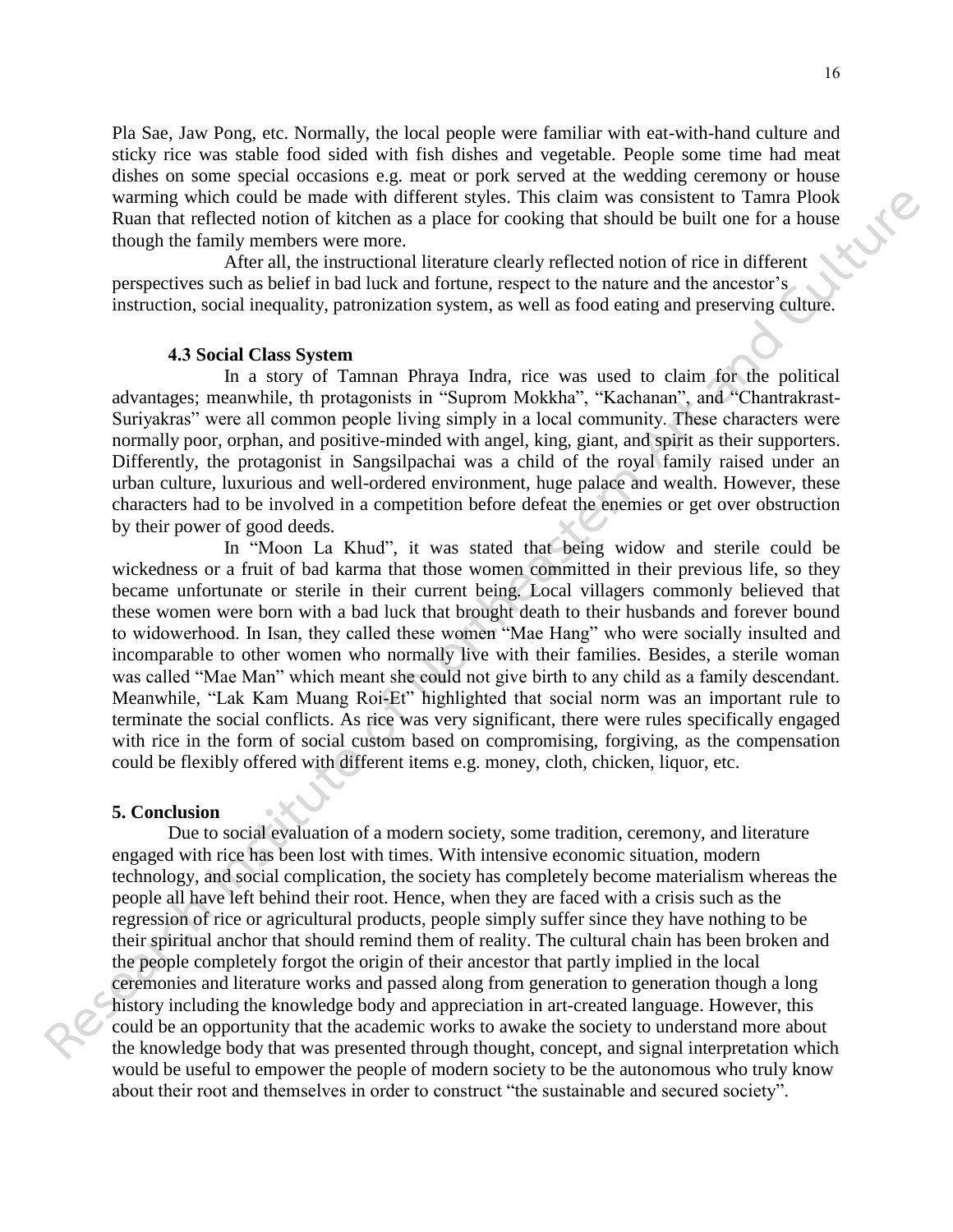# **6. Reference**

# Papers

ชวนากร จันนาเวช. **หลักค ำเมืองร้อยเอ็ด ต้นฉบับส ำเนำภำพหอสมุดฯ(ปริวรรต)**. 2558.

ไชยรัตน์ เจริญสินโอฬาร. **สัญวิทยำ, โครงสร้ำงนิยม, หลังโครงสร้ำงนิยม กับกำรศึกษำรัฐศำสตร์**. กรุงเทพฯ : วิภาษา, 2545.

ณรงค์ศักดิ์ ราวะรินทร์. **ต ำรำสร้ำงเรือน(ปริวรรต)**. ต้นฉบับวัดบ้านดอนเวียงจันทน์ ต.ท่าขอนยาง อ. กันทรวิชัย จ.มหาสารคาม (ปริวรรต). มปพ.

ณรงค์ศักดิ์ ราวะรินทร์. **ธรรมดำสอนโลก(ปริวรรต)**. ต้นฉบับวัดสระทองบ้านทัน ต.นาสีนวล อ.กันทร วิชัย จ.มหาสารคาม (ปริวรรต). มปพ.

พระอริยานุวัตร เขมจารี. **ท้าวคำสอน ปริวรรต เรียบเรียง**.ศูนย์อนุรักษ์วรรณคดีภาค ตะวันออกเฉียงเหนือ. 2513.

พระอริยานุวัตร เขมจารี. **สุพรหมโมกขำ(ปริวรรต)**. ศูนย์อนุรักษ์วรรณคดีภาคตะวันออกเฉียงเหนือ. 2512.

พระอริยานุวัตร เขมจารี. **คัชนำม(ปริวรรต)**. ศูนย์อนุรักษ์วรรณคดีภาคตะวันออกเฉียงเหนือ. 2515 สมัย วรรณอุดร. **บทสู่ขวัญข้าว(ปริวรรต)**. ต้นฉบับใบลานบ้านสูงเนิน ต.เนินยาง อ.คำม่วง จ.กาฬสินธุ์. มปพ. **Papers**<br> **Research Constitute of Northeastern Art and Culture of Northeastern 2015.**<br> **Research Constitute of Northeastern Art and Constitute of Northeastern Art and Culture of Northeastern Art and<br>
<b>Research Constitute o** 

สมัย วรรณอุดร. **พุทธตำนานพระยาอินทร์(ปริวรรต)**. ต้นฉบับวัดบ้านดอนยม ต.ท่าขอนยาง อ.กันทร วิชัย จ.มหาสารคาม (ปริวรรต). มปพ.

สีลา วีระวงศ์. **สังศิลป์ชัย**. กระทรวงธรรมการเป็นผู้จัดพิมพ์. 2512.

สุจิตต์ วงษ์เทศ. **ข้ำวไพร่-ข้ำวเจ้ำ ของชำวสยำม**. กรุงเทพฯ : เรือนแก้วการพิมพ์, 2531:

หมา ปีจอ เป็นสัตว์ศักดิ์สิทธิ์ ของคนในสุวรรณภูมิ เมื่อ 3,000 ปีมาแล้ว, **มติชนรำยวัน**. 6 ม.ค. 2549.

อ านาจผี บารมีแถน. บวชควายต้านภัยแล้ง อ.เชียงขวัญ จ.ร้อยเอ็ด, ประชาชื่น, **มติชนรำยวัน**, 29. มิ.ย.

2558.

The original ancient documents

**ต้นฉบับใบลานตำนานนางโพสพ**. ต้นฉบับนายบำเพ็ญ ณ อุบล ถวายพระอริยานุวัตร วันที่ 24 ก.ค. 2525.

**ต้นฉบับใบลานตำนานพระเจ้าเลียบโลกวัดมหาชัย**. ใบลานยาว จำนวน 4 บรรทัด ฉบับ ล่องรัก มี จำนวน 9 ผูก ตัวอักษรธรรม

**ต้นฉบับใบลานลำจันทรคราส สุริยะคราส**. 8 ผูก อักษรธรรมอีสาน. ต้นฉบับโครงการอนุรักษ์ใบลา นภาคตะวันออกเฉียงเหนือ

**ต้นฉบับใบลำนสู่ขวัญข้ำว .** บ้านดอนยม ต.ท่าขอนยาง อ.กันทรวิชัย จ.มหาสารคาม. โครงการ อนุรักษ์ใบลานภาคตะวันออกเฉียงเหนือ